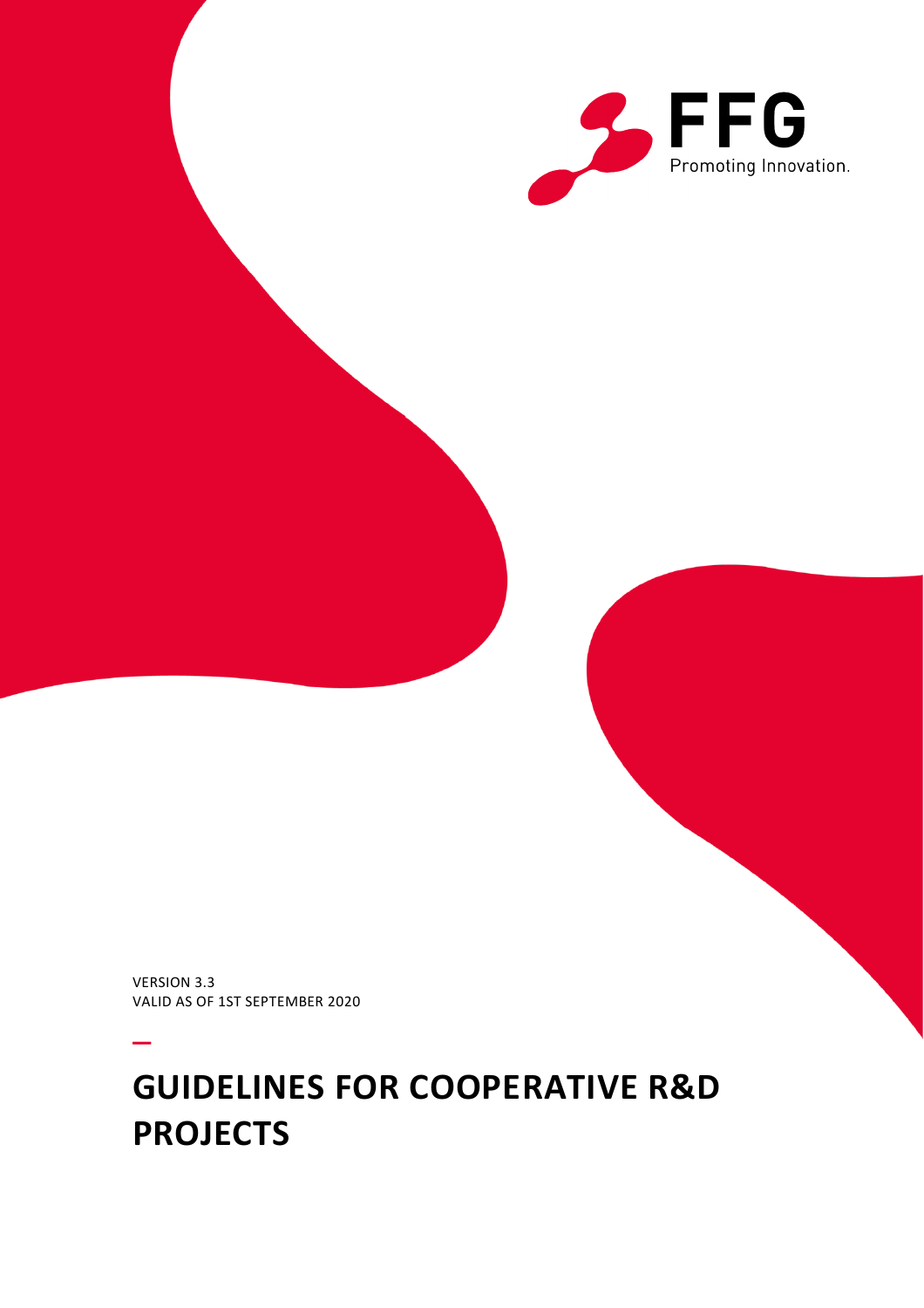

# **TABLE OF CONTENTS**

| 1              |      |                                                                |  |
|----------------|------|----------------------------------------------------------------|--|
| $\overline{2}$ |      |                                                                |  |
|                | 2.1  |                                                                |  |
|                | 2.2  |                                                                |  |
|                | 2.3  | What are the responsibilities of the consortium leader?  6     |  |
|                | 2.4  |                                                                |  |
|                | 2.5  | Can partners from outside Austria participate?  8              |  |
|                | 2.6  |                                                                |  |
|                | 2.7  |                                                                |  |
|                | 2.8  |                                                                |  |
|                | 2.9  | What criteria are used to assess applications for funding?  11 |  |
|                | 2.10 | What documents are required for submission?  15                |  |
|                | 2.11 |                                                                |  |
|                | 2.12 |                                                                |  |
| 3              |      |                                                                |  |
|                | 3.1  |                                                                |  |
|                | 3.2  |                                                                |  |
| 4              |      |                                                                |  |
|                | 4.1  |                                                                |  |
|                | 4.2  | How is the evaluation procedure organised?  19                 |  |
|                | 4.3  |                                                                |  |
| 5              |      |                                                                |  |
|                | 5.1  |                                                                |  |
|                | 5.2  |                                                                |  |
|                | 5.3  |                                                                |  |
|                | 5.4  |                                                                |  |
|                | 5.5  | How should changes to the project be communicated?  23         |  |
|                | 5.6  |                                                                |  |
|                | 5.7  | What happens after the conclusion of the project? 24           |  |
| 6              |      |                                                                |  |
|                | 6.1  |                                                                |  |
|                | 6.2  | Research Category "Experimental Development 26                 |  |
|                | 6.3  |                                                                |  |
|                | 6.4  |                                                                |  |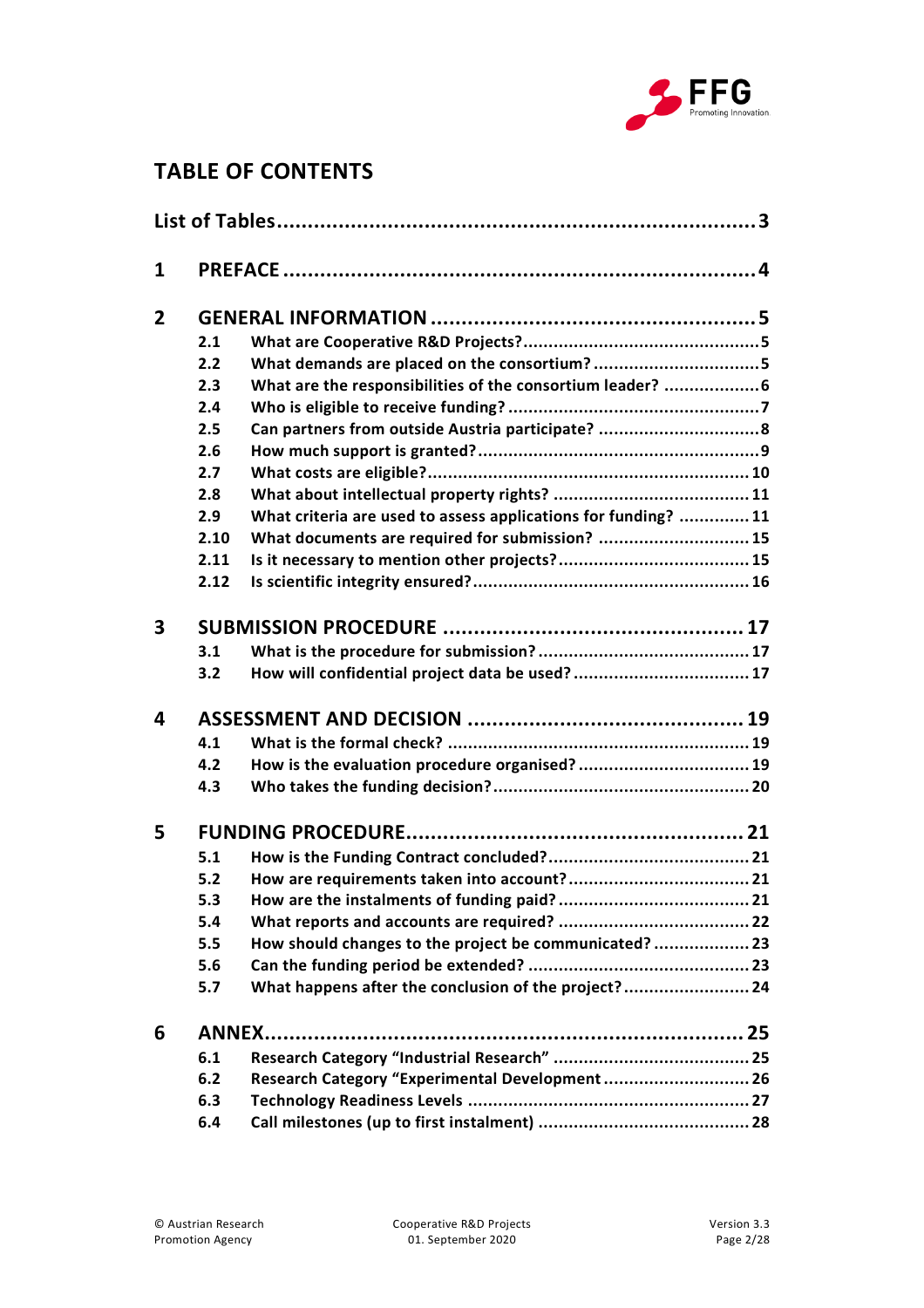

# <span id="page-2-0"></span>**LIST OF TABLES**

| Table 3: Criterion "Suitability of the applicant / project partners" 13 |  |
|-------------------------------------------------------------------------|--|
|                                                                         |  |
|                                                                         |  |
|                                                                         |  |
|                                                                         |  |

# **Changes in comparison to the former version 3.2**

- Chapter 5.1: Streamlined process for drawing up the funding contract
- Several textual clarifications for an improved comprehensibility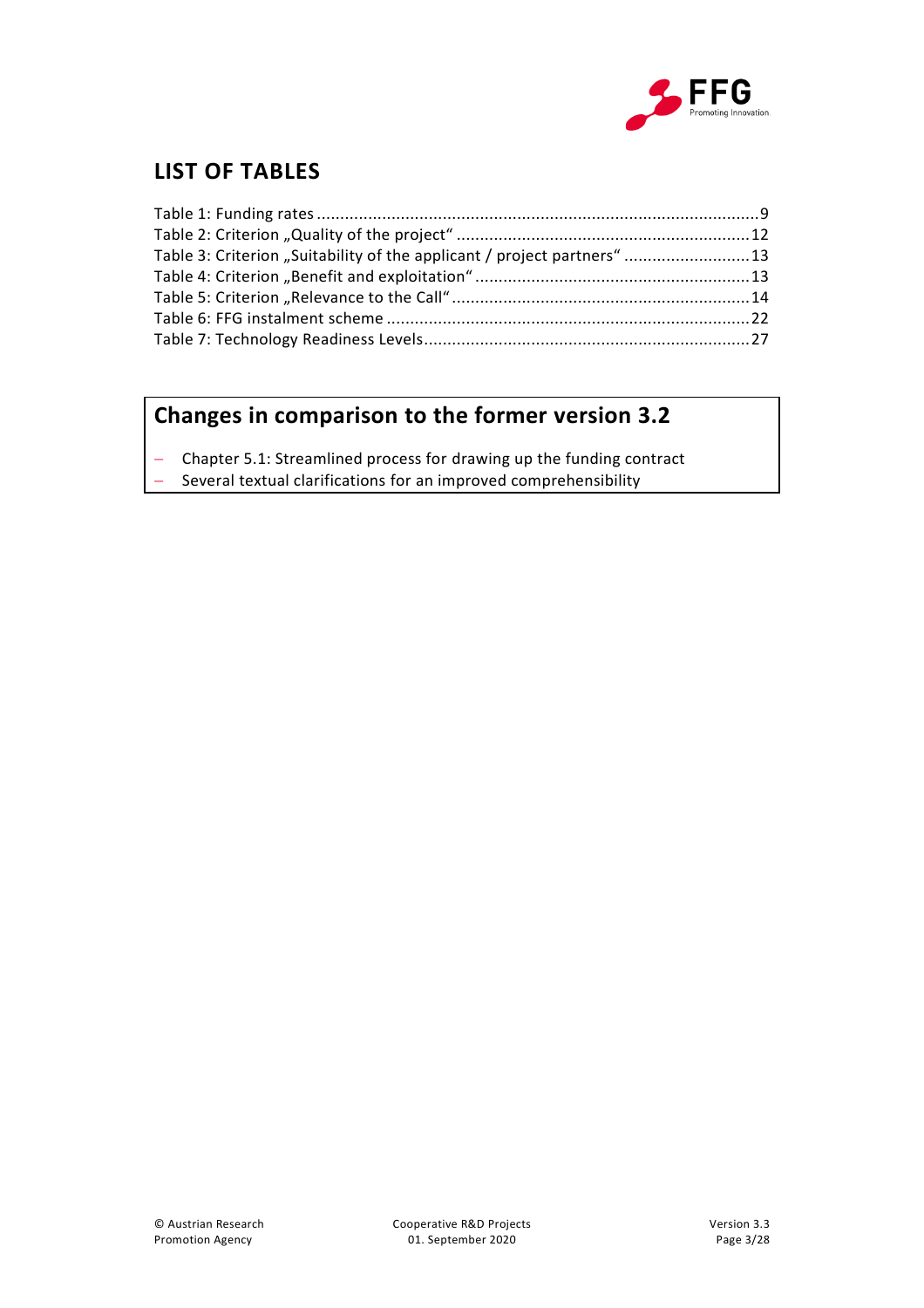

# <span id="page-3-0"></span>**1 PREFACE**

\_

The FFG is your partner for research and development. These Guidelines are designed to support you in submitting your Cooperative Research and Development Project (R&D Project). It describes:

- how to obtain funding
- what conditions must be met
- how the application process works

The goals and priorities, the budget and the submission deadlines that are relevant to your project are described in the corresponding call announcement.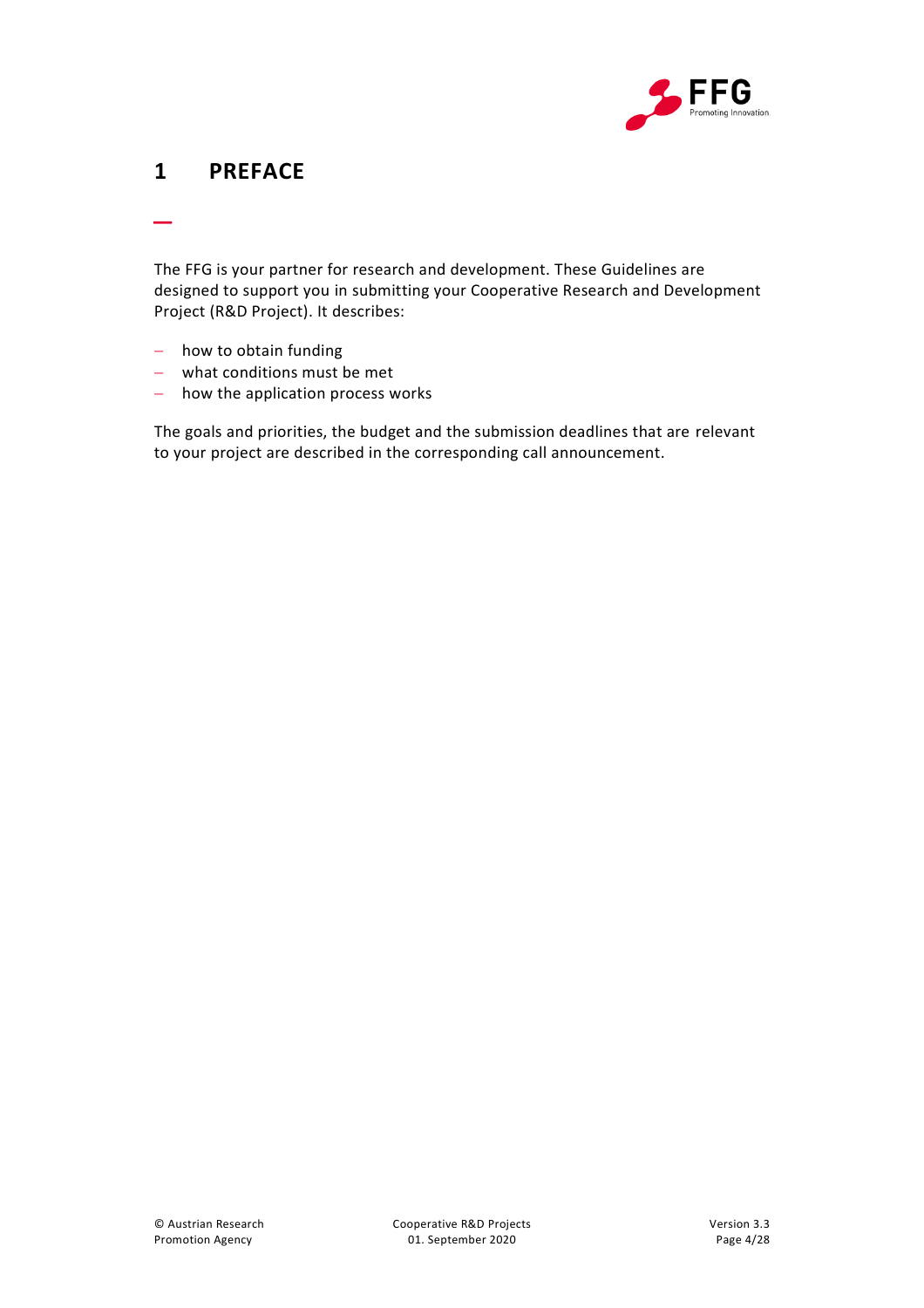

# <span id="page-4-0"></span>**2 GENERAL INFORMATION**

<span id="page-4-1"></span>**2.1 What are Cooperative R&D Projects?**

Cooperative Research and Development Projects are collaborations of several consortium partners working together on a common project with defined R&D goals. Research and development has the target to develop new products, procedures or services or to improve existing products, procedures or services significantly.

The rights and duties are stipulated in a Consortium Agreement.

The following criteria must be met:

Maximum duration 3 years

\_

- Funding amounts between approx. 100,000 euros and max. 2 million euros
- The consortium leader must have a branch office in Austria
- The consortium leader is the contact point for the FFG
- $-$  The consortium leader submits the application for funding

### <span id="page-4-2"></span>**2.2 What demands are placed on the consortium?**

The consortium must consist of at least one company with one or more partners that are independent of each other. Partners are independent, if they own less than 25% of capital or voting right of each other (for more information regarding affiliated entities see [SME definition](https://www.ffg.at/recht-finanzen/rechtliches_service_KMU) ). In any case the consortium must include one company and:

- at least 1 small or medium-sized enterprise (SME) (details see [SME definition\)](https://www.ffg.at/recht-finanzen/rechtliches_service_KMU) or
- 1 research and knowledge dissemination organisation (research institution) or (research organisation – see GBER [2014\)](https://eur-lex.europa.eu/legal-content/EN/TXT/PDF/?uri=CELEX:32014R0651&from=DE) or
- 1 partner from another EU member state or contracting party to the EEA Agreement

Additional requirements to the consortium:

- $-$  Individual enterprises account for a maximum of 70% of the eligible project costs with shares of affiliated companies counting as one enterprise.
- The research institutions together account for a maximum of 70% of the eligible project costs

In addition to that, a collaboration with other non-commercial institutions is possible. In this case, the requirements to the consortium still have to be fulfilled.

Requirements for the cooperation with research organisations: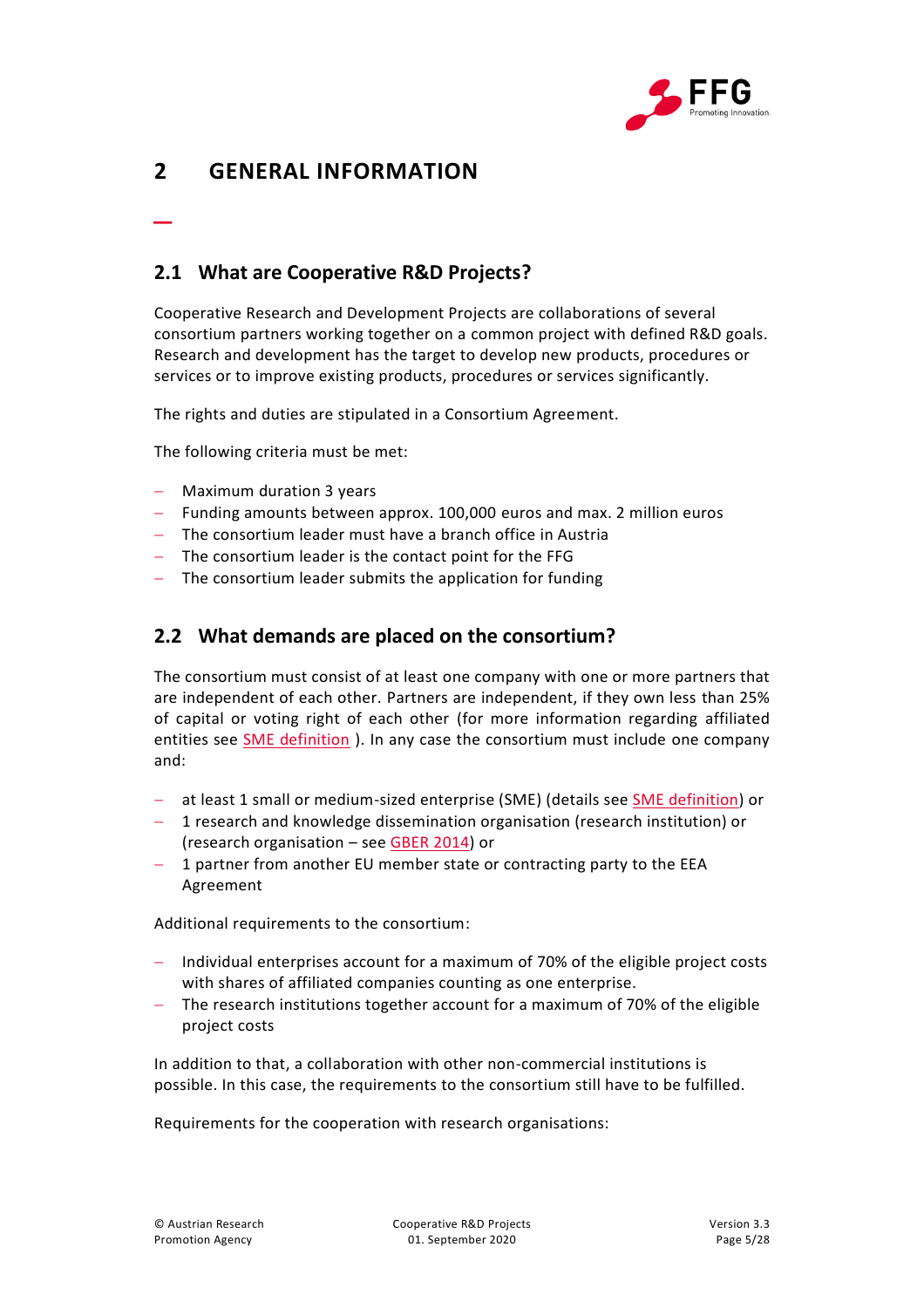

- Research institutions must have the right to publish the results they have obtained in the project
- Contract research and the provision of research services are not considered as collaborations within the definition of a Cooperative R&D Project
- In case of a collaboration between one enterprise and one or more research institution(s) the research institution(s) bear(s) at least 10% of the eligible costs

The Consortium Agreement regulates the collaboration within the consortium and the intellectual property rights (IPR) relating to the project results. A [sample](http://www.ffg.at/konsortialvertrag)  [Consortium agreement](http://www.ffg.at/konsortialvertrag) is available to help you in drawing up a Consortium Agreement.

The conditions to the consortium have still to be fulfilled at the end of the project. If there are changes during the project not according to the demanded consortium structure, a reclaim of the funding is possible.

### <span id="page-5-0"></span>**2.3 What are the responsibilities of the consortium leader?**

The consortium leader has the following responsibilities throughout the project duration:

- project management
- communications with the funding agency and the project partners
- examining the reports and accounts provided by the consortium partners

In your capacity as consortium leader you confirm to us that:

- you manage and distribute the funding yourself
- $-$  the costs charged can be clearly attributed to the project
- $-$  the project costs and content are in accordance with the approval
- you communicate any changes in due time
- you provide accounts and reports in accordance with the Funding Contract

Before payment of the 1st funding rate, the consortium leader confirms that before the start of the project the conditions are determined in a consortium agreement.

- The accounted costs are explicitly assigned to the funded project.
- Project costs are used according to the funding contract. The project content corresponds to the approved funding.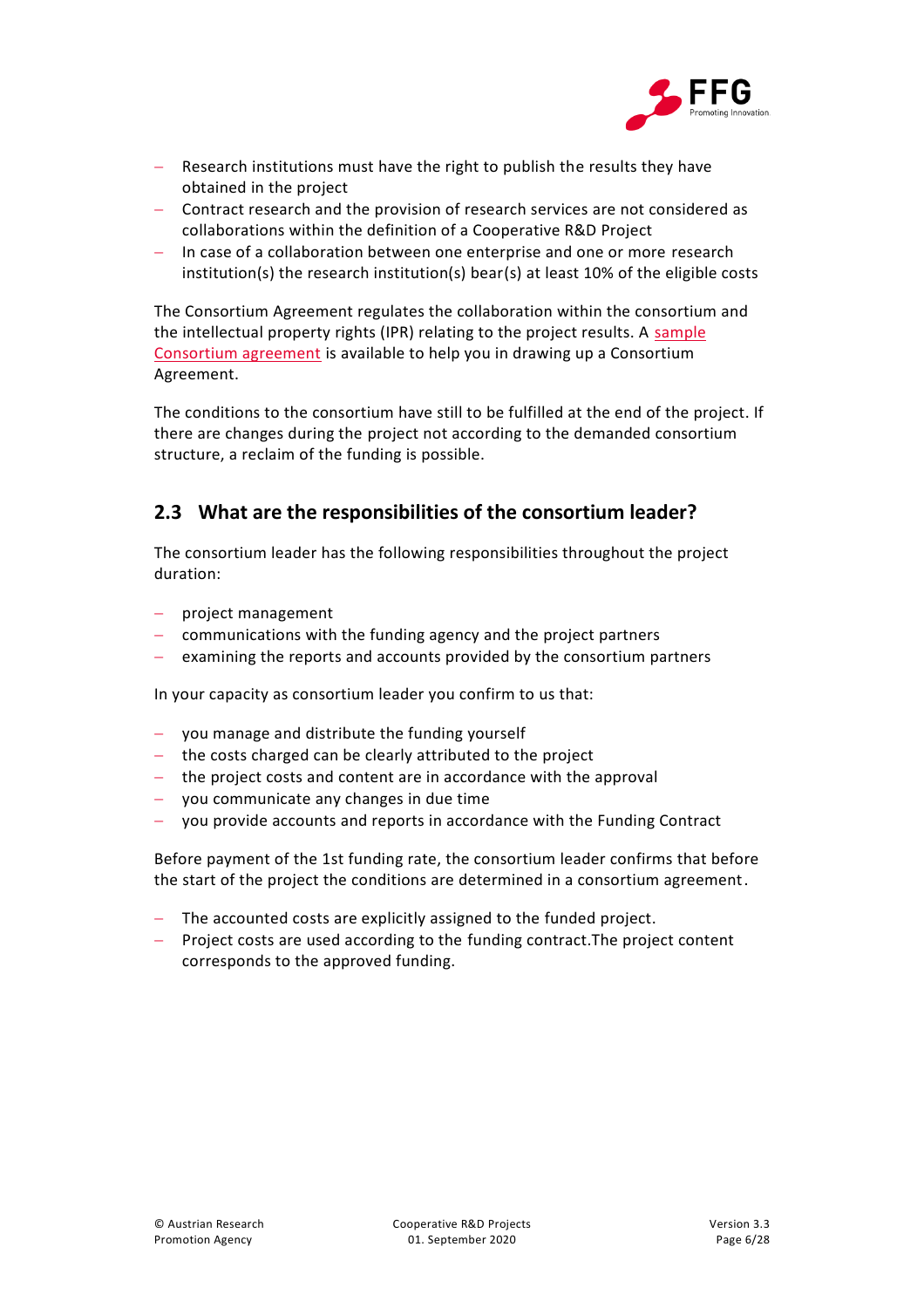

### <span id="page-6-0"></span>**2.4 Who is eligible to receive funding?**

Legal entities, partnerships and sole traders that are not part of the Austrian federal administration are eligible to receive funding.

### **The following are eligible for funding:**

- Companies of any legal form
- Institutions of research and knowledge dissemination
	- $-$  Universities<sup>1</sup>
	- Universities of applied sciences
	- Non-university research institutions
	- Technology transfer institutions, innovation agents and other researchoriented organisations such as associations with a relevant purpose
- Other non-commercial institutions
	- Local authorities and autonomous bodies (Note: Activities of local authorities falling within their statutory mandate are not eligible for funding)
	- Non-profit making organisations such as NPOs ("Non-profit making organisations" do not distribute profits to their owners, members or other natural persons or legal entities in accordance with their legal status or articles of association.)

#### **The following may participate but may not receive funding:**

- Subcontractors: they are not partners within the definition of a Cooperative R&D Project. They provide defined tasks for partners which are listed under the cost category "third-party costs" and are not entitled to exploit the project results.
- Other participants: these are persons or institutions that do not receive funding, but are mentioned in the Funding Contract, including the scope of their participation. Their rights and duties are also stipulated by contract.
- Their participation needs to be justified in the application. Potential "other participants" may also include persons or institutions of the Austrian federal administration

#### **Not eligible:**

 $\ddot{\phantom{a}}$ 

Due to incompatibility, organisations which have, in the name of the FFG or the funding authority, contributed essentially to the evaluation of the programme or the design of the programme for this specific call within the last three years, are not allowed to participate in this call in any way.

<sup>1</sup> The smallest possible unit of a university is an institute of the university or a organisation comparable to a UOG 2002/§20 organisation unit. It is a precondition that the participating organisation unit (institute or comparable unit) is authorised with corresponding mandate according to UOG 2002/§ 27. Units below (for example working groups) can not act as project partners.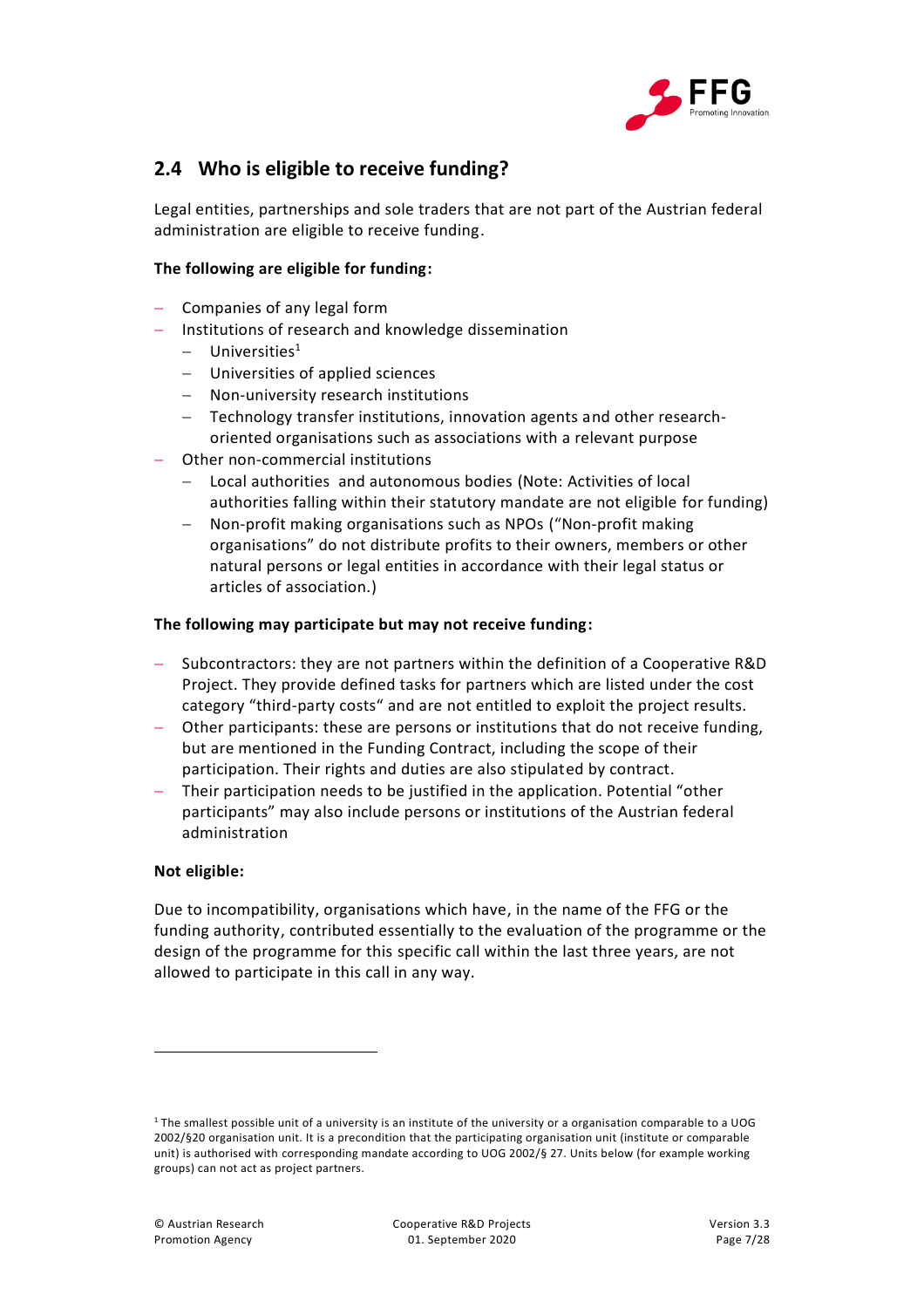

If this refers to different units of an organisation, a participation in this specific call has to be coordinated with the programme management of the FFG. In any case, it has to be explained that no conflict of interest can occur.

The FFG reserves the right to exclude applicants due to incompatibilities.

## <span id="page-7-0"></span>**2.5 Can partners from outside Austria participate?**

A consortium may have partners from outside Austria.

Partners from outside the EU may also receive funding unless this is specifically excluded in the relevant call.

The following conditions apply:

- The non-Austrian partners create benefit for the Austrian consortium partners and/or Austria as a business and research location;
- This benefit is explicitly indicated in the application for funding;
- Grants paid to partners from outside Austria do not exceed 20% of the total funding amount;
- The evaluation committee recommends providing funding to the non-Austrian partner;
- The partner from outside Austria proves its credit-worthiness and liquidity in accordance with the criteria applied to Austrian partners prior to contract formation;
- The non-Austrian partner accepts the FFG's obligation and entitlement to review the project as specified in the Funding Contract and submits relevant documentary evidence in German or English.

Alternatively, non-Austrian organisations may cover their costs from own funds and/or from funds provided by their home country. Collaborative agreements for joint funding are in place with several European and non-European countries.

The European **[EUREKA](https://www.ffg.at/europa/eureka)** initiative, for example, provides funding support for crossborder collaborations across programmes. The call announcement will specify whether these collaborative agreements can be used for a specific Cooperative R&D Project.

Organisations from outside Austria may also be involved as subcontractors.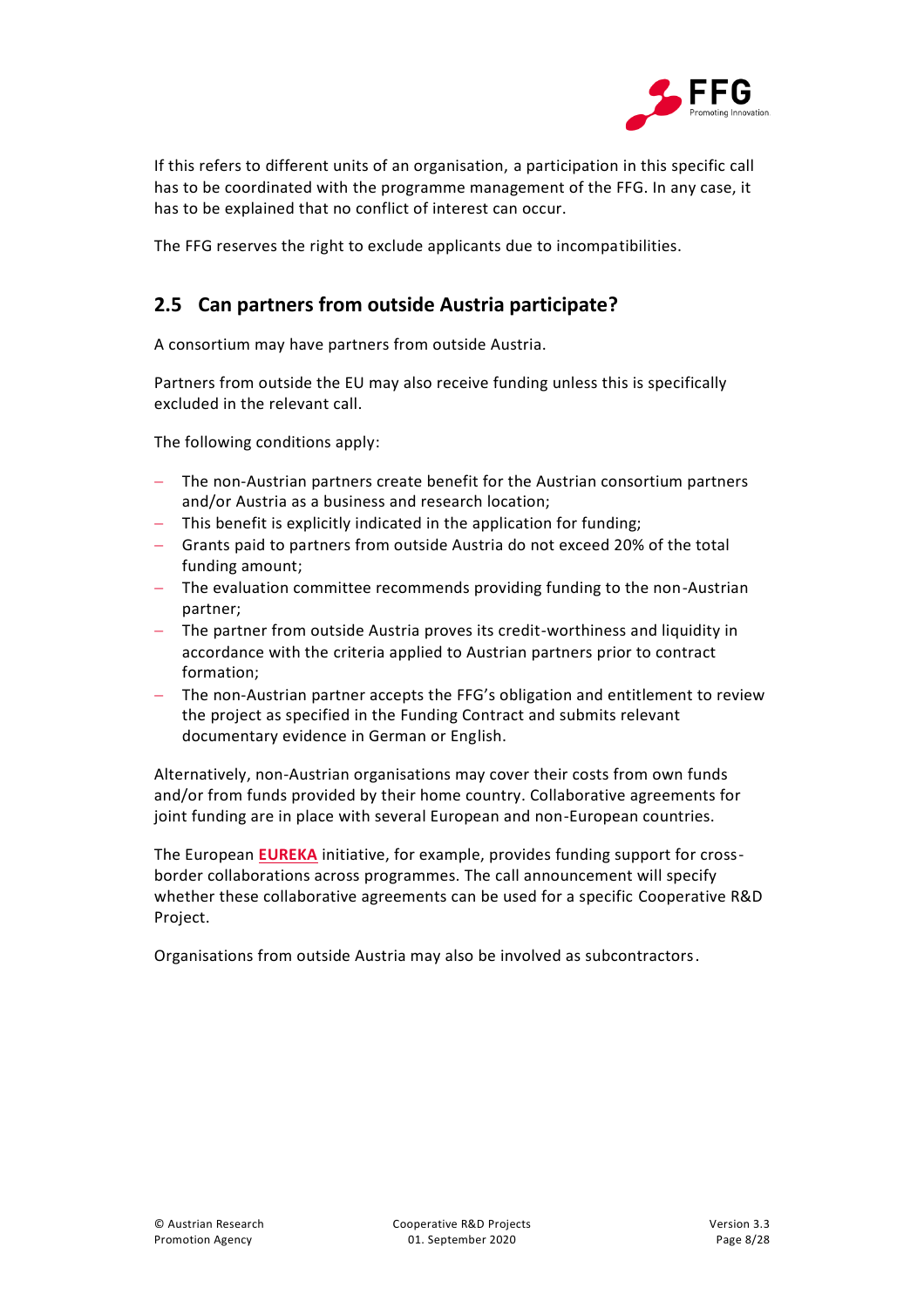

### <span id="page-8-0"></span>**2.6 How much support is granted?**

Support is paid in the form of non-repayable grants and is limited to a maximum of EUR 2 million per project.

The funding rate varies depending on the type of partner and the research category:

- The funding rate for enterprises is based on the research category and company size
- The funding rate for research institutions and other institutions is based on the research category only, provided that the contribution involves a noncommercial activity.
- If the contribution to the project of a research institution or other institution involves a commercial activity the funding rates are the same as those for enterprises.
- It has to be stated in the application if additional funding is granted by any other funding institution. If multiple funding is gained the cumulative funding must not exceed the European funding limit– funding from different funding authorities may not override the cumulative funding hight of the legal European legal funding aid limits (see [GBER: Regulation \(EU\) Nr. 651/2014, OJ](https://eur-lex.europa.eu/legal-content/EN/TXT/PDF/?uri=CELEX:32014R0651&from=DE) L 187/48).

#### **Funding rates**

<span id="page-8-1"></span>*Table 1: Funding rates*

| <b>Type of organisation</b>                                | <b>Research category</b><br>Industrial research | <b>Research category</b><br><b>Experimental</b><br>development |
|------------------------------------------------------------|-------------------------------------------------|----------------------------------------------------------------|
| Small enterprise                                           | 80 %                                            | 60 %                                                           |
| Medium-sized enterprise                                    | 70 %                                            | 50 %                                                           |
| Large enterprise                                           | 55 %                                            | 35 %                                                           |
| Research institutions<br>(non-commercial activities)       | 85 %                                            | 60 %                                                           |
| Non-commercial institutions<br>(non-commercial activities) | 80 %                                            | 60 %                                                           |

Non-commercial activities of research institutions include:

- primary activities such as education
- research and development, independent or as part of an effective collaboration
- knowledge dissemination and transfer (see [Community framework\)](https://eur-lex.europa.eu/legal-content/EN/TXT/PDF/?uri=CELEX:52014XC0627(01)&from=EN)
- Non-commercial activities of non-commercial institutions include contributions to R&D projects related to the development of products, services and systems, where they act, e.g., as public agencies.
- The company size is to be determined according to the SME definition as specified by EU competition law: see information on **SME definition**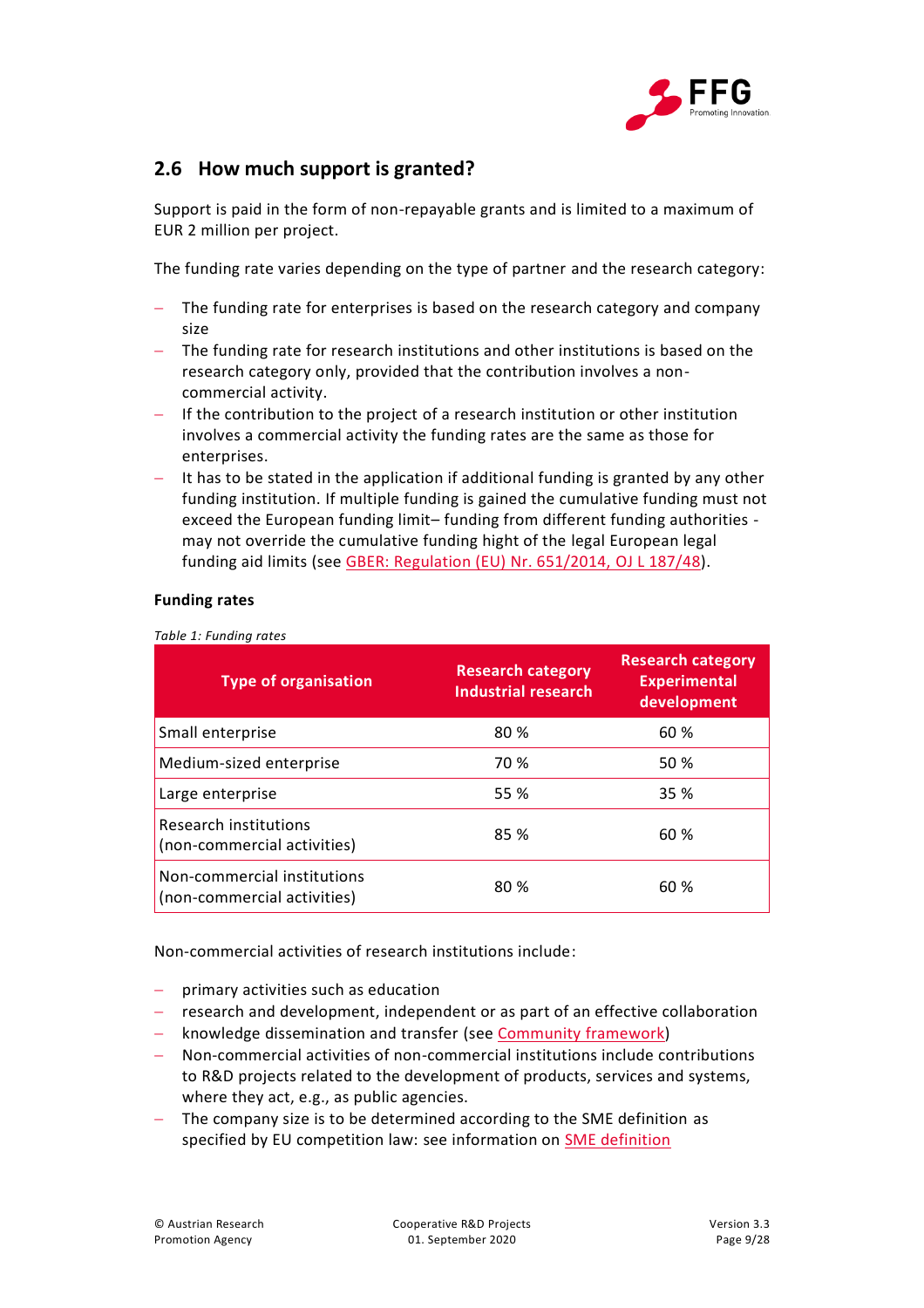

The research category must be clearly specified to be able to determine the permissible funding rate. A distinction is made between experimental development and industrial research.

#### **Experimental development**

Experimental development involves developing something new from something that already exists and/or improving something that already exists. This includes:

- acquiring existing knowledge and abilities
- combining existing knowledge and abilities
- shaping existing knowledge and abilities
- using existing knowledge and abilities

Irrespective of whether the project involves scientific, technical, economic or other knowledge and abilities – the aim is to develop new or improved products, procedures or services.

Experimental development does not include routine or regular adaptations, even if these modifications would represent improvements (see in German language: [Themen-FTI-Richtlinie 2015,](https://www.ffg.at/sites/default/files/downloads/page/richtlinie_fti_2015_themen.pdf) 12.1 Begriffsbestimmungen).

#### **Industrial research**

Industrial research has the following characteristics:

- The focus is on planned research or critical investigation to acquire new knowledge and abilities
- $-$  Industrial research takes place mainly in the laboratory or at laboratory scale
- The development risk is higher than for experimental development
- The technology readiness level is lower
- The time horizon for market introduction is longer

For further details on both research categories see the [Annex.](#page-24-0)

The evaluation committee decides to which research category the project belongs. A project may also be predominantly assigned to industrial research if more than half of the eligible project costs are incurred for activities of this category.

### <span id="page-9-0"></span>**2.7 What costs are eligible?**

Eligible costs must be allocable directly to the project. This means that:

- they are incurred additionally to the normal operating costs during the funding period
- $-$  they are in accordance with the Funding Contract
- $-$  they can be evidenced by receipts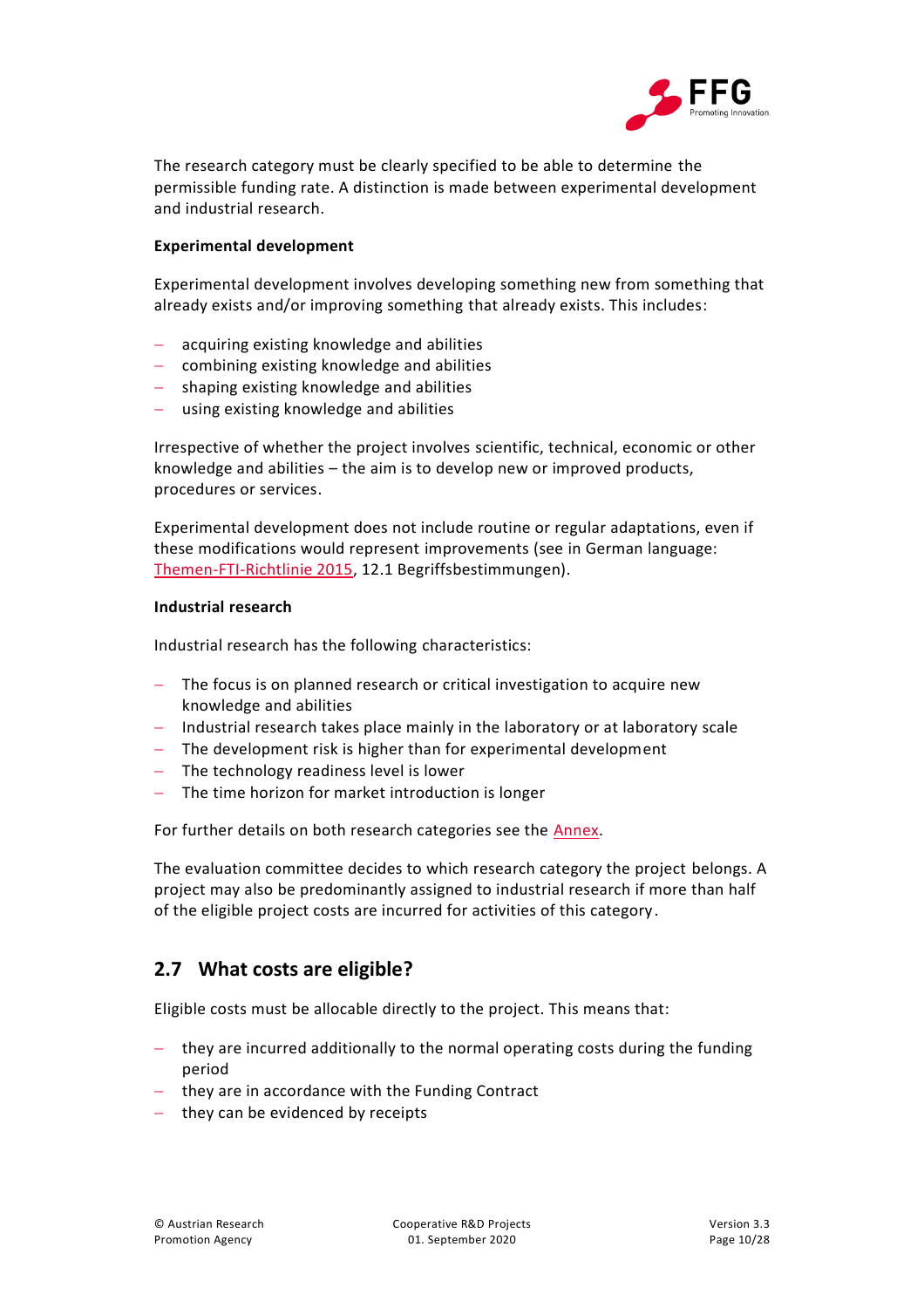

The earliest possible date for the start of the project is after submission of the application for funding.

For details on the eligibility of costs see the [Cost Guidelines.](https://www.ffg.at/recht-finanzen/kostenleitfaden)

### **Special provisions for Cooperative R&D Projects:**

Third-party costs are limited to 20% of the total costs per partner. Any excess must be justified in the Project Description. This limit does not apply to services provided by affiliated companies which are shown as third-party costs.

### <span id="page-10-0"></span>**2.8 What about intellectual property rights?**

Intellectual property rights relating to the project results belong to the consortium. The provisions of the [Community framework for state aid for research and](https://eur-lex.europa.eu/legal-content/EN/TXT/PDF/?uri=CELEX:52014XC0627(01)&from=EN)  [development and innovation,](https://eur-lex.europa.eu/legal-content/EN/TXT/PDF/?uri=CELEX:52014XC0627(01)&from=EN) 2014/C 198/01, apply to collaborations between commercial companies and research institutions.

This document stipulates that the intellectual property rights are to be allocated to the research institutions in a manner which adequately reflects their work, contributions and interests. If the rights are assigned to the companies involved, the research institutions shall receive compensation equivalent to the market price.

Please note in this context that expenditure for the protection of intellectual property (IPR) is eligible for funding. This includes costs for patent applications and patent searches. Patent maintenance costs are not eligible for funding.

### <span id="page-10-1"></span>**2.9 What criteria are used to assess applications for funding?**

Applications for funding are evaluated according to 4 criteria:

- 1 Quality of the project
- 2 Suitability of the applicant / project partners
- 3 Benefit and exploitation
- 4 Relevance to the call

The tables below show the relevant sub-criteria. In the course of the assessment, points will be assigned to each criterion. Projects not reaching the stated threshold value for a certain criterion will be rejected. Reaching zero points in one of the sub criteria of the 4th criteria "Relevance to the Call" the project will be rejected as well.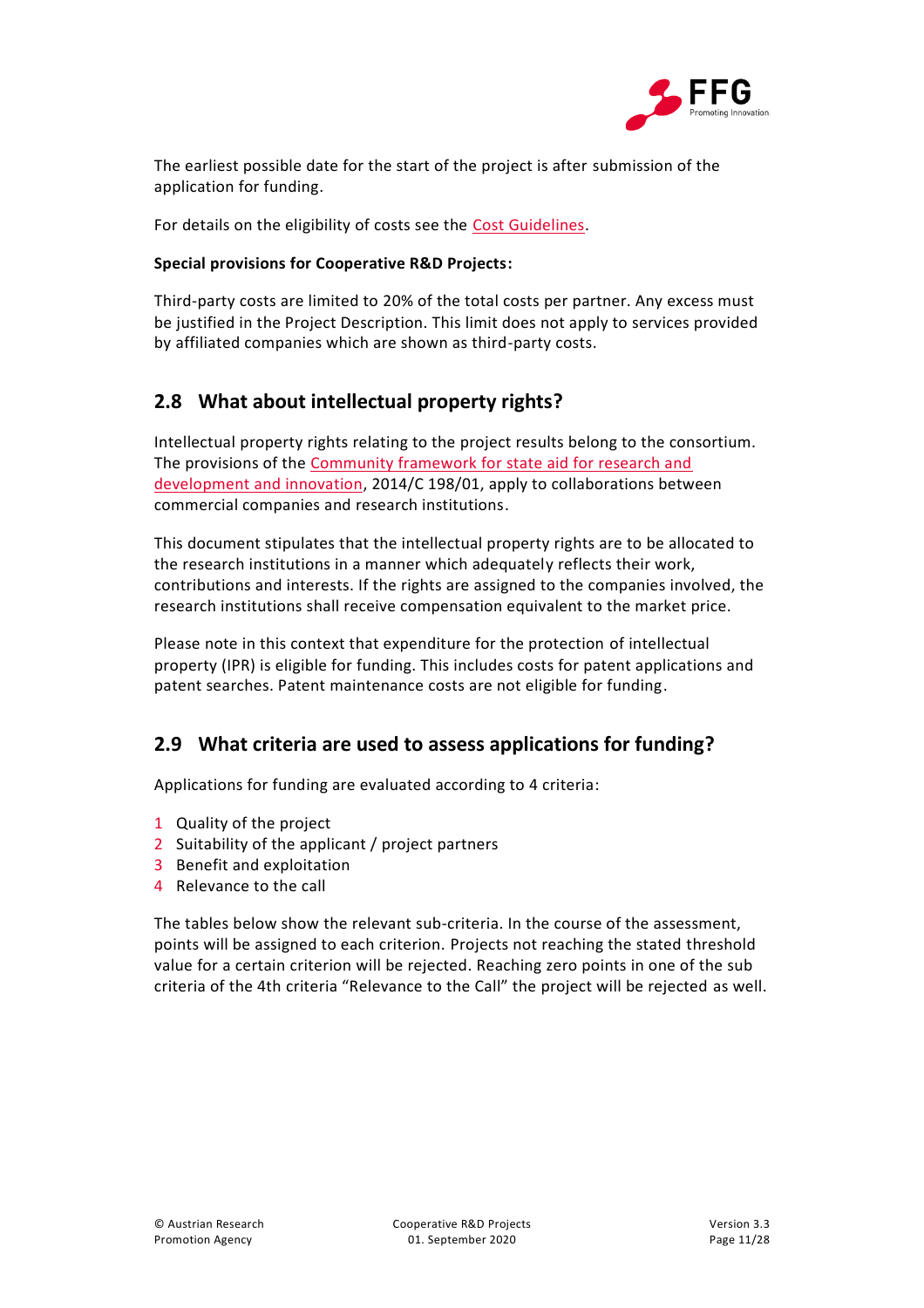

### **Funding criteria**

<span id="page-11-0"></span>*Table 2: Criterion "Quality of the project"* 

| 1 Quality of the project<br>(threshold = 18 points)                                                                                                                                                                                                                                                                                                                                                                                                                                                                                                                                                                  | Max.<br>points<br>30 |
|----------------------------------------------------------------------------------------------------------------------------------------------------------------------------------------------------------------------------------------------------------------------------------------------------------------------------------------------------------------------------------------------------------------------------------------------------------------------------------------------------------------------------------------------------------------------------------------------------------------------|----------------------|
| 1.1 How well are the state of the art (level of knowledge/technology)<br>and/or the commercially available products and services described and<br>how plausible is the assessment?                                                                                                                                                                                                                                                                                                                                                                                                                                   | 6                    |
| 1.2 What is the level of innovation beyond the state of the art and/or<br>existing products and services and how high is the associated risk?                                                                                                                                                                                                                                                                                                                                                                                                                                                                        | 13,5                 |
| 1.3 What is the quality of planning based on the following criteria?<br>Transparent structure of work packages<br>Transparent presentation of costs<br>$\overline{\phantom{0}}$<br>Transparent description of work packages according to the scope of<br>—<br>work<br>Adequate relationship between costs and work plan<br>Adequate scope of project management<br>—<br>Provisions for risk management<br>Realistic implementation of plan (duration, deadlines, milestones,<br>—<br>results)<br>Clarity and coherence of cooperative relationships<br>Efficient distribution of tasks among the consortium partners | 6                    |
| 1.4 If the project relates to people:<br>To what extent have gender-specific topics been taken into account in<br>project planning?<br>Quality of the analysis of gender-specific topics<br>Integration in the methodical approach of the project<br>Information: If a person or a group of persons are subject of a research<br>poject or if the results of a research project affect people, an according<br>research design is necessary. In case the justifiable conclusion of<br>analysis of gender relevance results in no gender relevance in its<br>content, full points have to be given.                   | 4,5                  |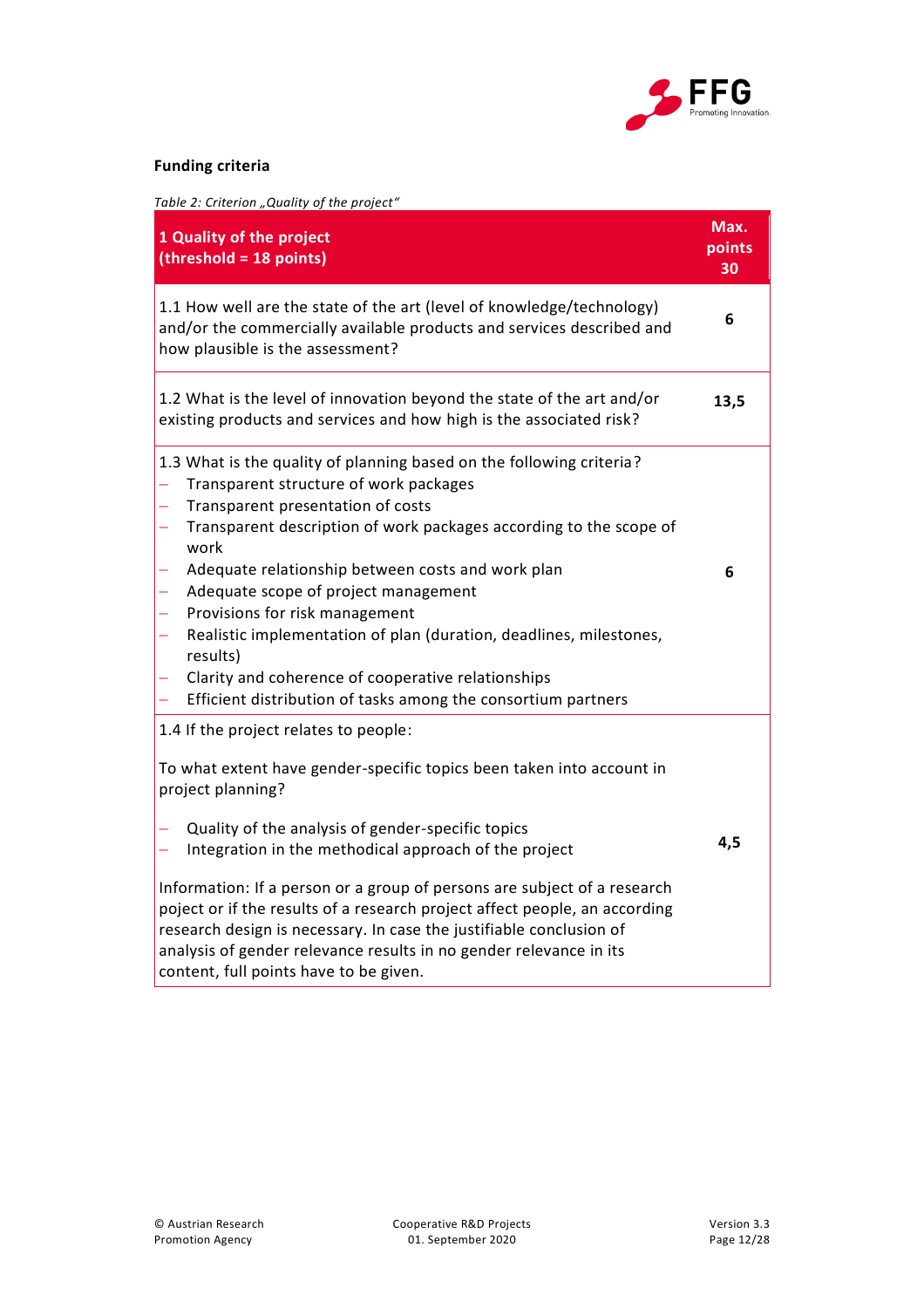

<span id="page-12-0"></span>

| Table 3: Criterion "Suitability of the applicant / project partners"                                                                                               |                      |  |
|--------------------------------------------------------------------------------------------------------------------------------------------------------------------|----------------------|--|
| 2. Suitability of the applicant / project partners<br>$(threshold = 12 points)$                                                                                    | Max.<br>points<br>20 |  |
| 2.1 Does the consortium have the scientific, technical, economic and<br>management skills required to achieve the project goals?                                   | 8,5                  |  |
| 2.2 To what extent do the consortium partners have the required<br>qualifications and resources to ensure successful implementation of the<br>cooperative project? | 8                    |  |
| 2.3 Does the composition of the project team reflect the aim to improve<br>the gender balance in the sector?                                                       | 3,5                  |  |

<span id="page-12-1"></span>**Table 4**: Criterion "Benefit and exploitation"

|        | 3. Benefit and exploitation<br>(threshold = 18 points)                                                                                                                                                                                                                                                                                                                                                                                                                                                                                                                                                                                                                                                  | Max.<br>points<br>30 |
|--------|---------------------------------------------------------------------------------------------------------------------------------------------------------------------------------------------------------------------------------------------------------------------------------------------------------------------------------------------------------------------------------------------------------------------------------------------------------------------------------------------------------------------------------------------------------------------------------------------------------------------------------------------------------------------------------------------------------|----------------------|
|        | 3.1 What is the benefit for those applying the project results and the<br>exploitation potential? Different dimensions are relevant depending on<br>the research category:                                                                                                                                                                                                                                                                                                                                                                                                                                                                                                                              |                      |
|        | For all research categories:<br>communication of benefits to the relevant target group has<br>been documented in a transparent manner<br>Benefits, advantages or USPs have been described quantitatively<br>and qualitatively and are plausible<br>For projects of industrial research (IR)<br>Knowledge increase in the relevant scientific-technical target<br>group<br>For projects of experimental development (ED)<br>Users, markets and market segments have been specified and<br>substantiated by turnover figures<br>Turnover potential of the innovation or added value of market<br>growth in relation to the planned project costs<br>Resources required to bring the results to the market | 11                   |
|        | 3.2 What is the impact or strategic significance of the project results for<br>the organisations involved? For example by:                                                                                                                                                                                                                                                                                                                                                                                                                                                                                                                                                                              |                      |
| -<br>- | increasing R&D capacities on a long-term basis<br>securing or extending their R&D position<br>expanding existing R&D activities to include new fields of application<br>development of R&D platforms<br>opening up new business fields etc.                                                                                                                                                                                                                                                                                                                                                                                                                                                             | 9                    |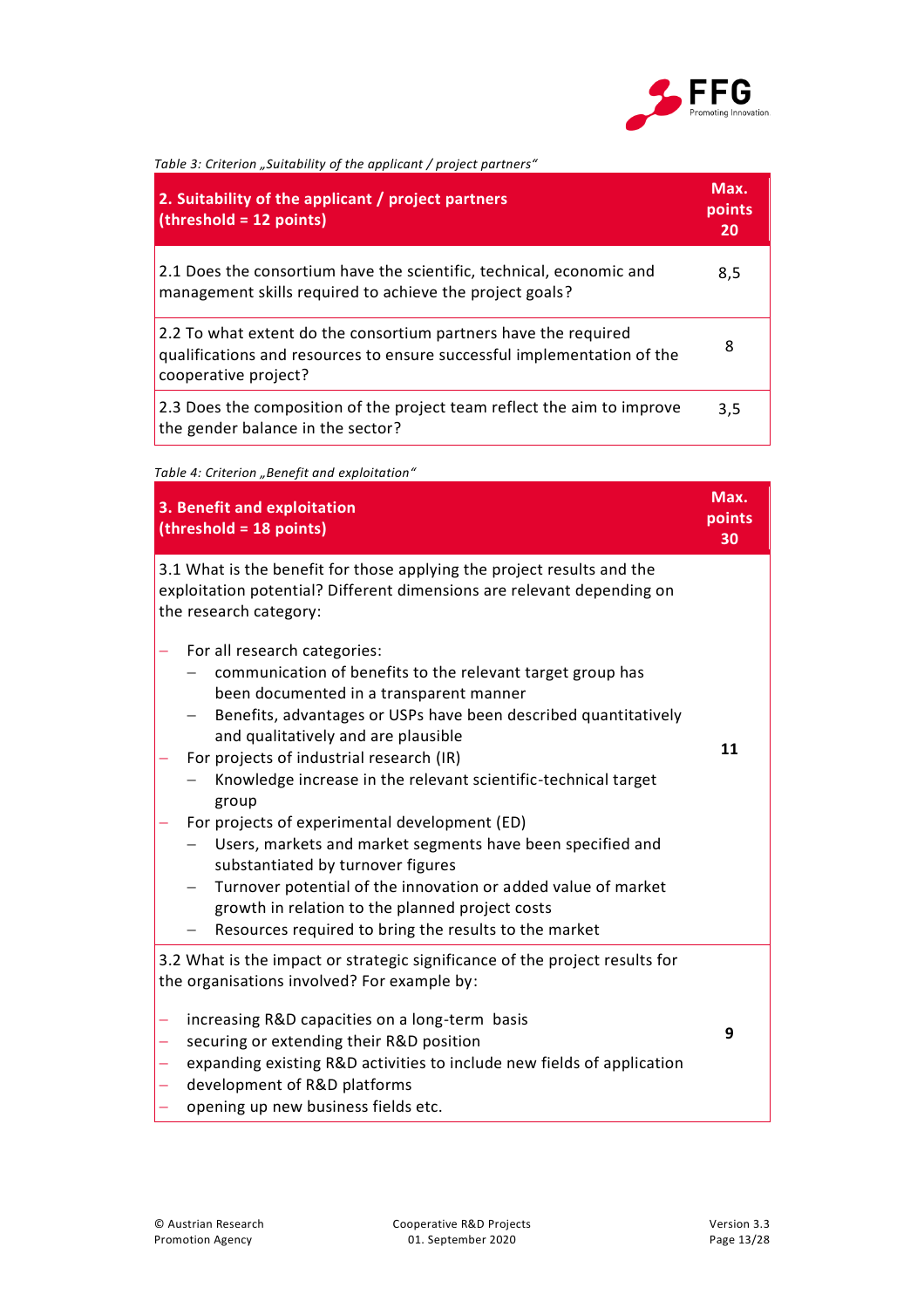

| 3. Benefit and exploitation<br>(threshold = 18 points)                                                                                                                                                                          | Max.<br>points<br>30 |
|---------------------------------------------------------------------------------------------------------------------------------------------------------------------------------------------------------------------------------|----------------------|
| 3.3 How complete and transparent is the exploitation strategy based on<br>the following criteria?                                                                                                                               |                      |
| Quality of exploitation and dissemination strategy for the scientific<br>results                                                                                                                                                |                      |
| Quality of exploitation strategy for the economically relevant results<br>If people are affected by the exploitation of the project results:<br>Consideration of gender-specific issues in exploiting the economic<br>potential | 10                   |
| Adequate protection strategy or strategy for ensuring a competitive<br>edge                                                                                                                                                     |                      |
| Exploitation skills – either in house or via existing contacts and<br>collaborations in relation to<br>discomination and ovaloitation of project results (ID)                                                                   |                      |

dissemination and exploitation of project results (IR)

#### <span id="page-13-0"></span>Table 5: Criterion "Relevance to the Call"

| 4. Relevance to the Call<br>(threshold = 12 points)                                                                                                                                                                                                                                                                                                                                                                                                                                                                       | Max.<br>points<br>20 |
|---------------------------------------------------------------------------------------------------------------------------------------------------------------------------------------------------------------------------------------------------------------------------------------------------------------------------------------------------------------------------------------------------------------------------------------------------------------------------------------------------------------------------|----------------------|
| 4.1 To what extent does the project address the call topics?                                                                                                                                                                                                                                                                                                                                                                                                                                                              | 8                    |
| 4.2 To what extent does the project contribute to achieving the goals of<br>the call?                                                                                                                                                                                                                                                                                                                                                                                                                                     | 8                    |
| 4.3 To what extent does the funding influence the project positively in<br>one or more of the following dimensions?<br>Implementation: the funding enables the project to be implemented<br>in the first place<br>Acceleration: the funding accelerates implementation<br>Scope: the funding increases the scope of the project<br>Range: the funding makes the project more ambitious through:<br>a more radical innovation approach<br>higher risk<br>new or extended collaborations<br>long-term strategic orientation | 4                    |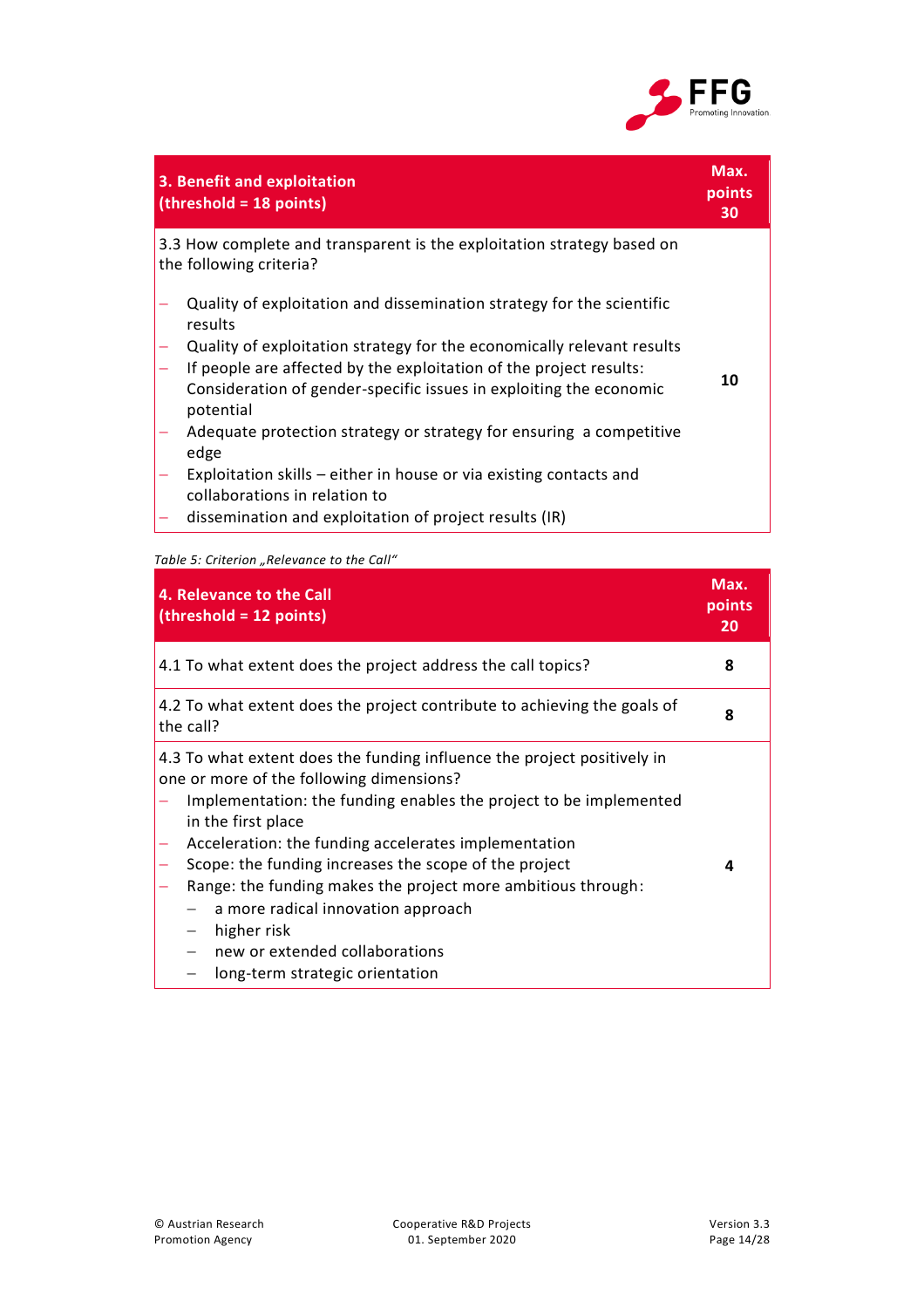

### <span id="page-14-0"></span>**2.10 What documents are required for submission?**

Project applications may only be submitted electronically via [eCall.](https://ecall.ffg.at/)

Please upload the following documents via the eCall upload function

- Online Cost-Plan ("Kostenplan")
- Project Description: descriptive part of the application (upload as pdf file)

Attachments to the electronic application

- Annual statement of accounts (balance sheet, profit and loss account) from the past 2 financial years
- [Declaration of SME Status](https://www.ffg.at/sites/default/files/downloads/page/e_eidesstatt_erklaerung_kmu-status_0.pdf) for associations, sole traders and non-Austrian companies

If any additional documents or attachments are required, this will be specified in the form for the project description (application form).

If the project involves partners outside Austria, collaborative agreements with European or non-European countries may require the submission of documents that cannot be uploaded via eCall. The relevant information will be given in the call announcement. In individual cases additional supporting documents may be requested.

The call announcement also specifies the language in which applications are to be submitted, which is usually German and/or English

### <span id="page-14-1"></span>**2.11 Is it necessary to mention other projects?**

To support the assessment of the content of the project, the application for funding must list those projects that have been or are being publicly funded by Austrian authorities and/or EU grants, provided these are:

- Pre-projects which deliver results for this project
- Ongoing or finished projects (of the last 3 years) related to the applied project

The multiple acceptance of already funded costs or part of costs is not possible. The proposed project must be clearly distinguished from projects that have already received funding.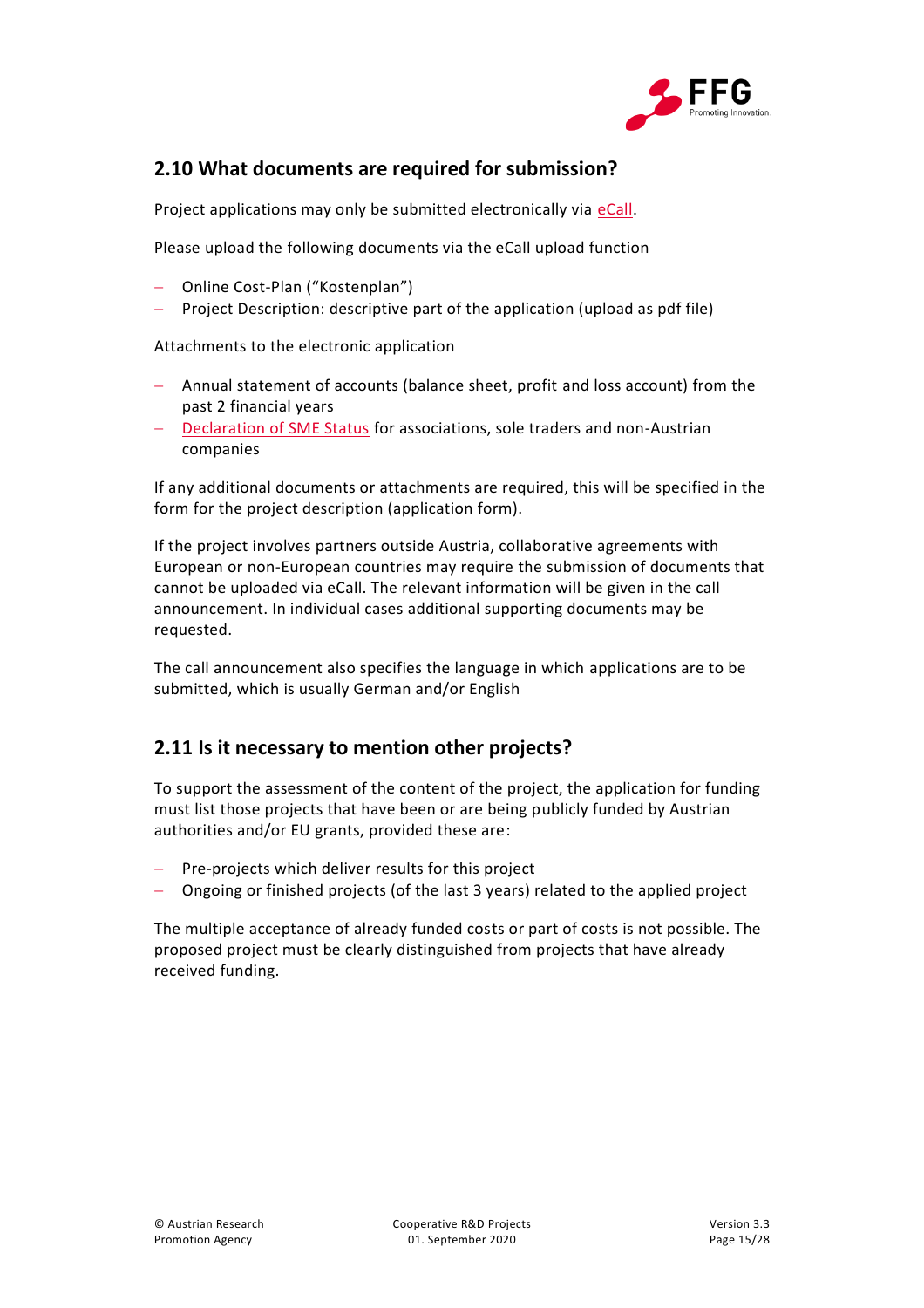

### <span id="page-15-0"></span>**2.12 Is scientific integrity ensured?**

Funding may only be granted to applicants who demonstrate high scientific integrity during application and project execution.

The FFG is a member of the Austrian Agency for Research Integrity - [OeAWI](https://oeawi.at/en/statutes-3/) and is thus committed to safeguarding good scientific practice.

If we suspect a lack of scientific integrity or misconduct in the course of the formal checks or of the proposal check, therelevant documents may be forwarded to the OeAWI's Commission for Scientific Integrity. The OeAWI will then decide whether to initiate an independent investigation procedure and, if necessary, will undertake the necessary investigations.

If the investigation reveals a lack of scientific integrity or misconduct (e.g. plagiarism), the application has to be rejected due to formal reasons. If funding has already been granted, the funding must be reduced, retained or reclaimed.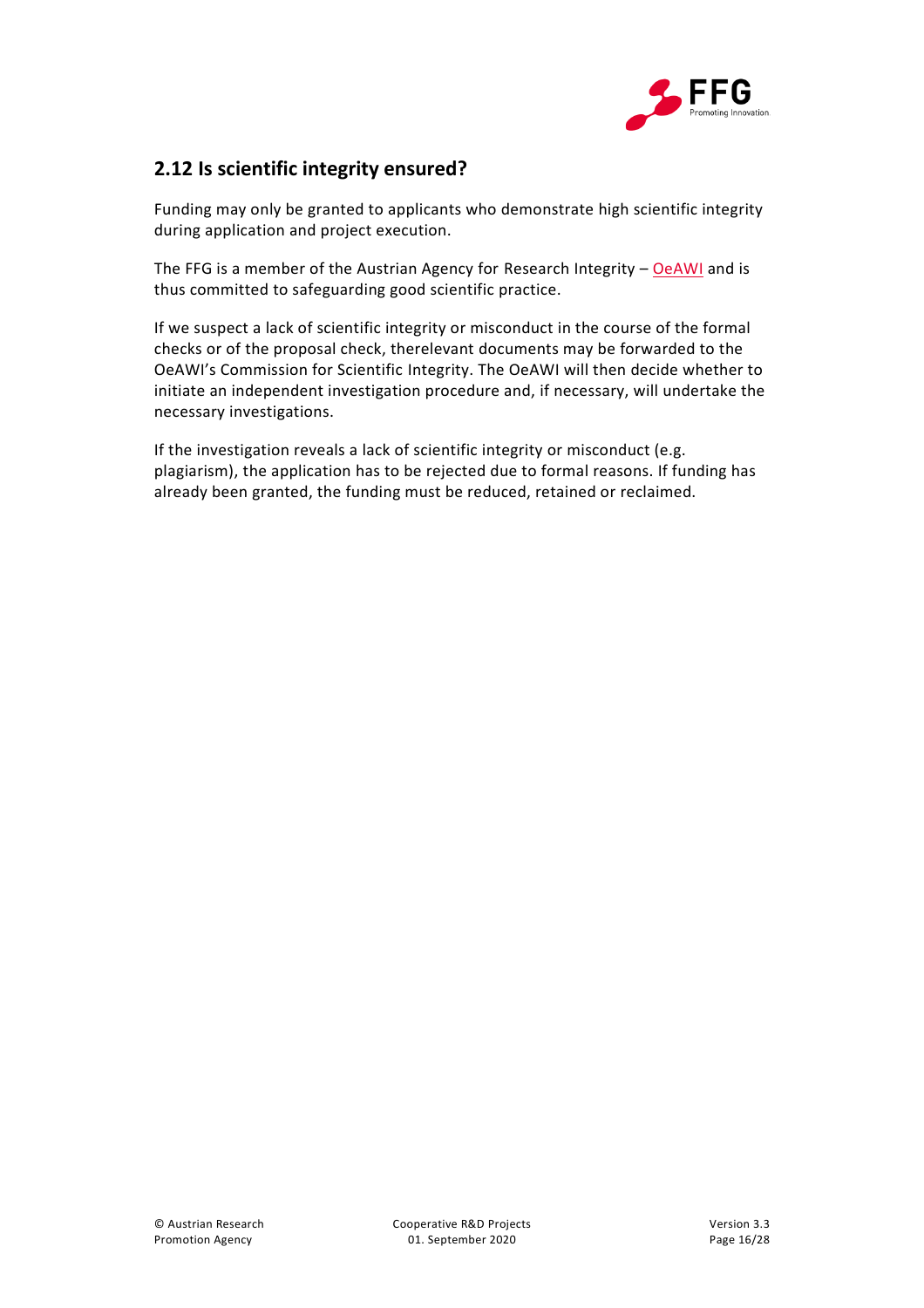

# <span id="page-16-0"></span>**3 SUBMISSION PROCEDURE**

### <span id="page-16-1"></span>**3.1 What is the procedure for submission?**

Applications must be electronically submitted via [eCall](https://ecall.ffg.at/) before the deadline.

The funding application may not be submitted until all partners have submitted their partner applications via eCall.

How does it work?

\_

- Download application form via eCall and fill it
- $-$  Fill in the online calculation  $-$  the system verifies, if the funding requirements are met (e.g. max. funding, max. size of the project)
- Upload the required documents
- Finalise application in eCall and click "Submit application" ("Einreichung abschicken")
- Upon successful submission, an acknowledgement will be sent automatically by email
- Not necessary: additional postal submission of duly executed copy

Not possible:

- Resubmission or modification of individual parts of the application form
- Revision after submission

The application documents are to be submitted by the consortium leader or by a duly authorised representative. The FFG may request evidence that this person is authorised to represent the consortium leader. If you are unable to provide such evidence the FFG reserves the right to reject the application for formal reasons.

An [eCall tutorial](https://ecall.ffg.at/tutorial) is available.

### <span id="page-16-2"></span>**3.2 How will confidential project data be used?**

The FFG processes the personal data of funding applicants and funding recipients provided by the data subjects as part of the application for funding, data collected by the FFG for the purpose of concluding the funding contract, and data generated by searches in the transparency portal according to Sec. 32 (5) of the Transparency Database Act (TDBG 2012) for the following purposes:

- Processing of the funding application and assessment of whether the general and specific funding requirements have been met,
- Conclusion of the funding contract and (if a funding contract has been concluded) compliance with the relevant contractual obligations, including but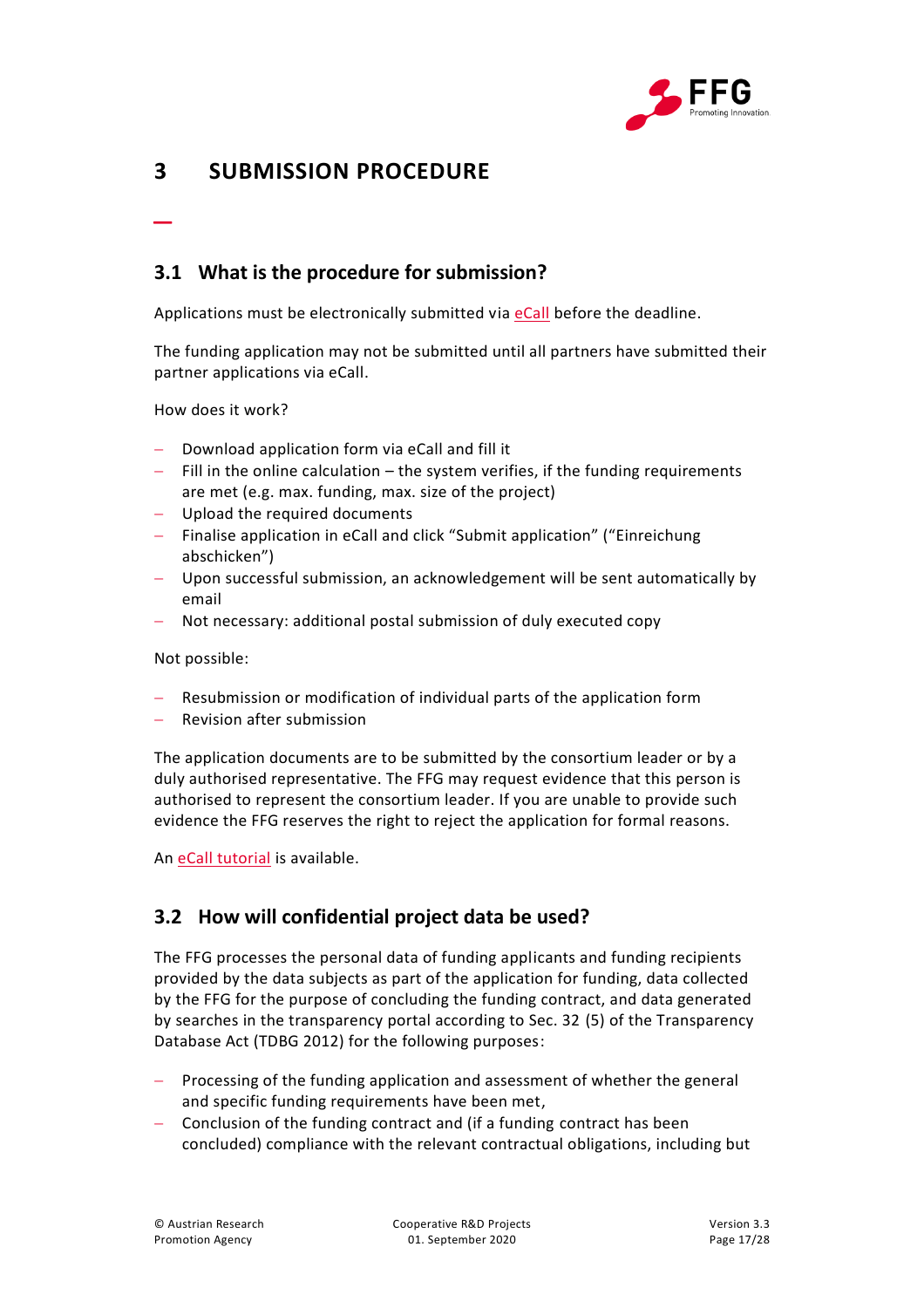

not limited to administration of the funding payments and monitoring of compliance with funding requirements,

 Compliance with statutory obligations, including but not limited to reporting obligations and control purposes in order to avoid double funding (i.e. Sec. 38 in conjunction with 18, 27 ARR, as well as Sec. 12 FTFG and Sec. 9 FFG-G).

The legal basis of processing is therefore Art. 6 (1) (b) GDPR, i.e. performance of a contract, and Art 6 (1) (c) GDPR, i.e. compliance with legal obligations.

The personal data will be disclosed to the following institutions in compliance with legal obligations.

- the federal ministries as owners of the FFG, other contracting authorities for the management of funding measures (e.g. other federal ministries, regional governments, KLIEN)
- third parties, which may include the Court of Audit, EU bodies, and other federal or regional funding agencies

National and international experts will get access to the submitted documents for the evaluation of the proposals – see chapter [4.2.](#page-18-2) Such experts act as processors on behalf of the FFG and are required to take technical and organisational measures to ensure data security and data confidentiality

Project content and results may only be published (e.g. on the website or in social media forums) with the consent of the funding recipient (Art 6 (1) (a) GDPR) unless the FFG has a legal obligation to do so.

The FFG must also obtain the consent of the data subject for any other data use exceeding these provisions.

The FFG is under a legal obligation to maintain secrecy concerning company and project information pursuant to Sec. 9 (4) of the Austrian Research Promotion Agency Act (FFG-G, Federal Law Gazette BGBl. I No. 73/2004).

The FFG will ensure a level of security appropriate to the risk in terms of confidentiality, integrity, availability and resilience of the systems by implementing technical and organisational measures within the meaning of Art. 32 GDPR that are sufficient and appropriate for protecting the data against accidental or unlawful destruction, loss and unauthorised access.

Further information about ensuring the confidentiality and security of personal data during the course of the project is available in the eCall tutorial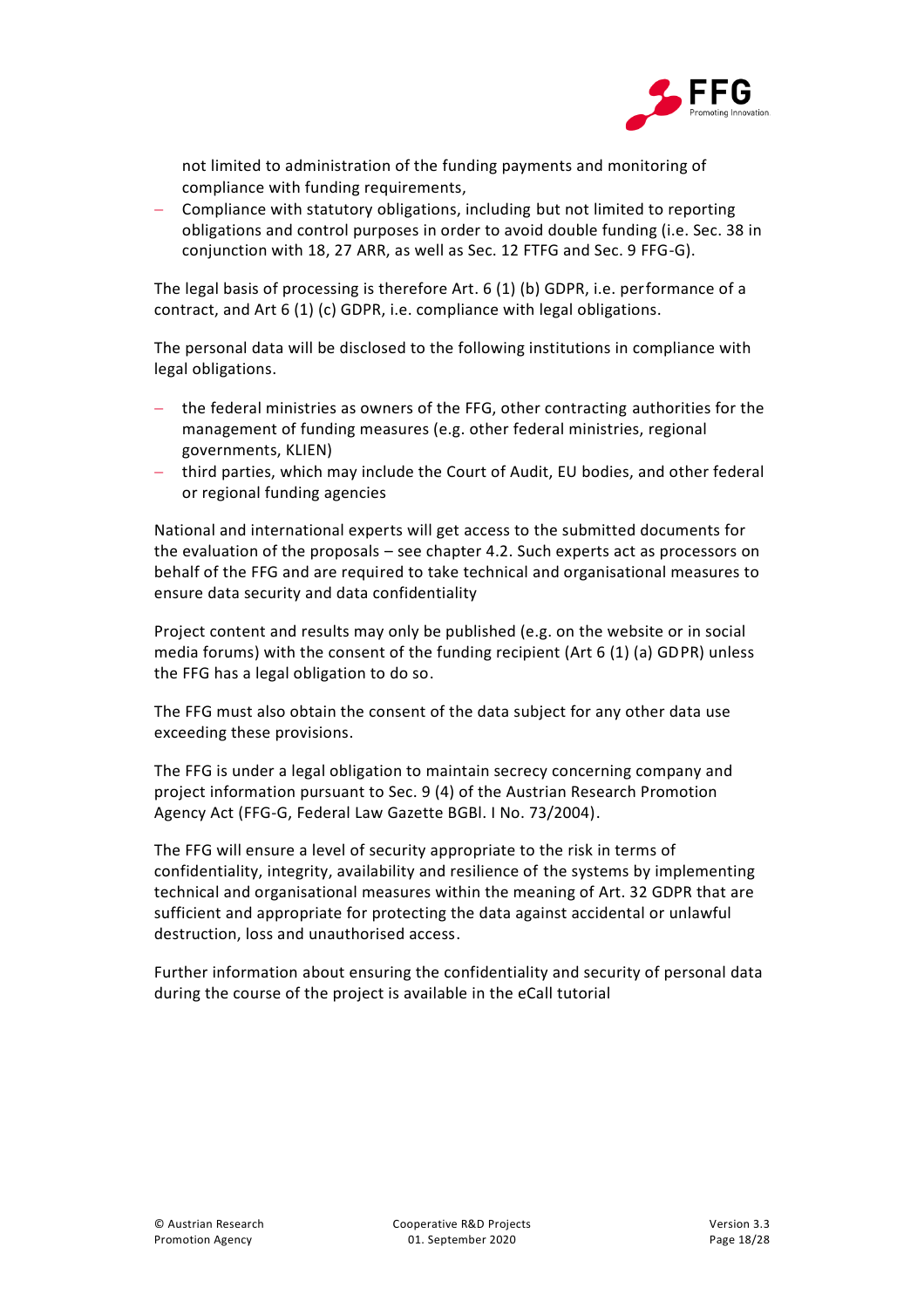

# <span id="page-18-0"></span>**4 ASSESSMENT AND DECISION**

### <span id="page-18-1"></span>**4.1 What is the formal check?**

\_

In the formal check the application is examined for formal correctness and completeness.

You will be notified of the result of the formal check within 4 weeks via an eCall message:

- If the formal criteria are not met and the deficiencies cannot be corrected, the application for funding will not enter the subsequent steps of the procedure.
- If the deficiencies can be corrected, you may rectify these problems within a reasonable period of time

Should it transpire after the formal check that incorrect information has been given, the funding application may also be removed from consideration at a subsequent point in the procedure.

The relevant checklist can be found in the Project Description template.

### <span id="page-18-2"></span>**4.2 How is the evaluation procedure organised?**

The documents submitted will be reviewed by national and international experts based on the criteria given in Chapter [2.9.](#page-10-1)

An evaluation committee will make a recommendation on funding taking into account the written reviews.

It is possible to exclude reviewers (individuals or staff of particular organisations) in justified cases. eCall contains an entry field for this purpose.

FFG experts will check the financial potential (credit rating and liquidity) of the participating enterprises. According to the European legal basis of this funding, the General block exemption regulation (EU) N°651/2014 of 17 June 2014, it is not possible to provide funding to undertakings in difficulty.

Additional recommendations and requirements may be formulated in the course of the assessment. Recommendations are non-binding remarks of the evaluation committee, which should support the consortium in the implementation of the project.

Requirements are binding, see Chapter [4.2.](#page-18-2)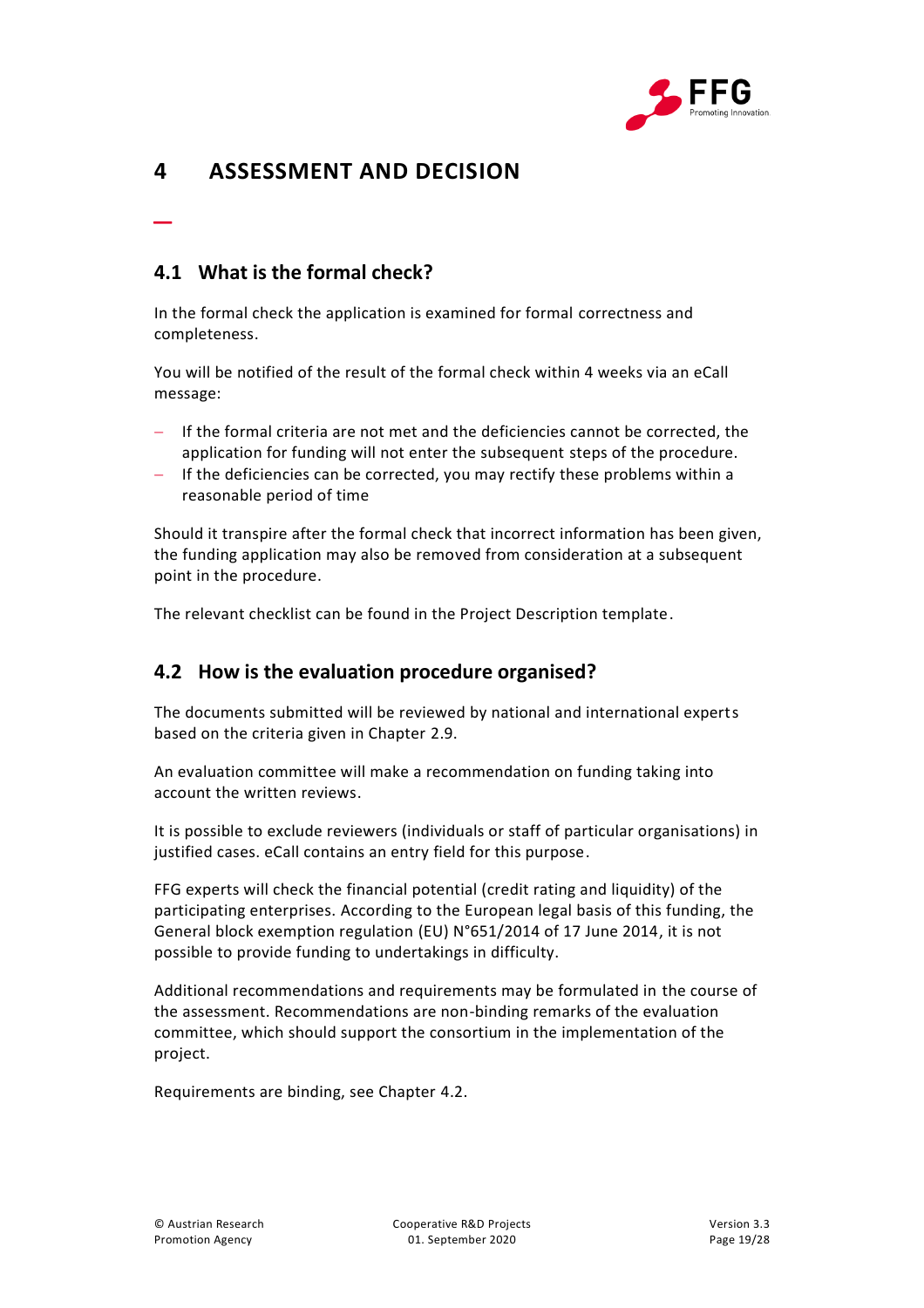

# <span id="page-19-0"></span>**4.3 Who takes the funding decision?**

The funding decision is taken by the responsible Federal Ministers on the basis of the funding recommendation made by the evaluation committee.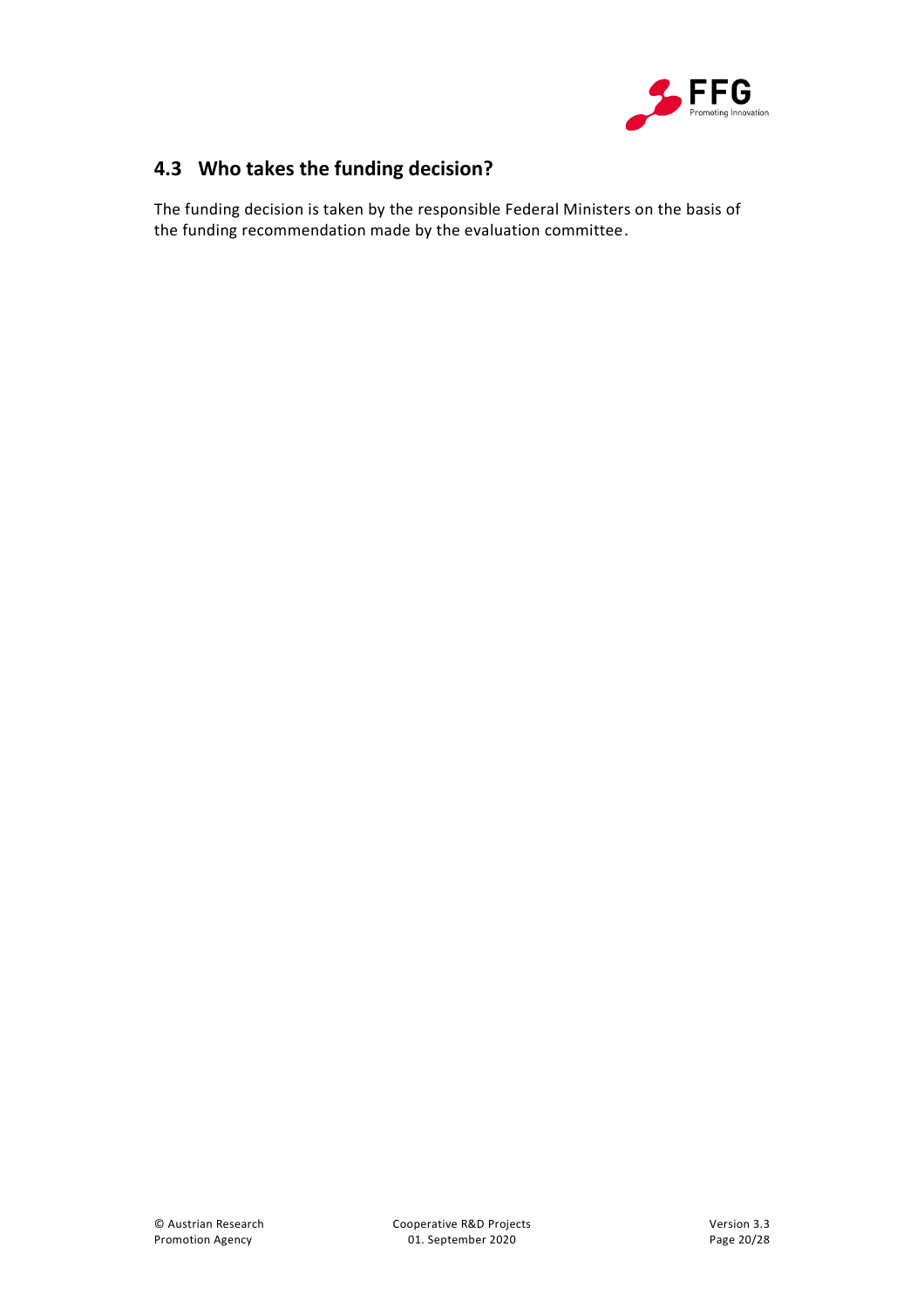

# <span id="page-20-0"></span>**5 FUNDING PROCEDURE**

\_

### <span id="page-20-1"></span>**5.1 How is the Funding Contract concluded?**

In case of a positive funding decision, the FFG will send the consortium a document or a view in the eCall system with the most important basic parameters of the funding contract (e.g.amount of funding granted, amount of eligible costs, start and ending date of the funding period, reporting obligations and possible binding requirements).

After acceptance of the document or the view within the given deadline, the FFG prepares the funding contract and delivers it to the consortium. The consortium returns the stamped and signed funding contract. Thereby the funding contract is valid in law. Until then, there is no title for being funded.

### <span id="page-20-2"></span>**5.2 How are requirements taken into account?**

Binding requirements may be formulated in the course of the assessment of the funding application.

Two types of additional requirements are possible:

- Requirements that must be met prior to the conclusion of a funding contract.
- Requirements that must be met by the consortium during the course of the project.

These requirements shall form an integral part of the contract.

### <span id="page-20-3"></span>**5.3 How are the instalments of funding paid?**

The first installment will be paid once the requirements have been met and the Funding Contract has been signed. Payments are made to the bank account specified by the consortium leader. For more information, see the [sample Consortium](https://www.ffg.at/Konsortialvertrag)  [Agreement.](https://www.ffg.at/Konsortialvertrag)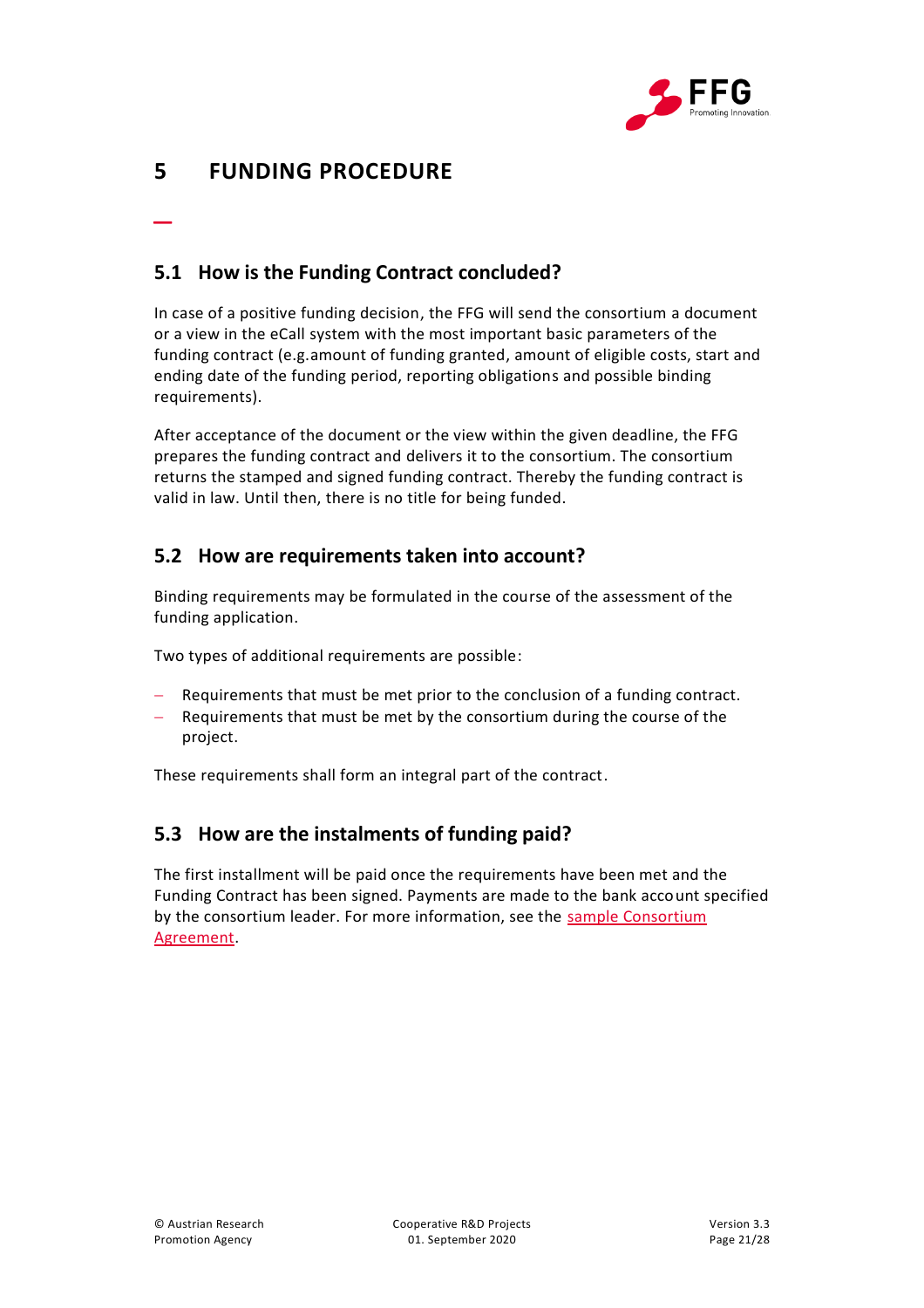

Subsequent instalments will be paid in accordance with the progress of the project:

- once the interim reports and interim accounts have been approved
- (where necessary) once additional requirements have been met
- according to the FFG instalment scheme

If the interim reports indicate a delay in project progress or if the costs are below budget the instalment can be reduced.

The payment of funding during the course of the project does not imply approval of the costs.

#### **FFG instalment scheme**

| <b>Number of reports and</b><br>instalments                     | 0 to 18<br>months<br>project<br>duration | 19 to 30<br>months<br>project<br>duration | 31 to 36<br>months<br>project<br>duration |
|-----------------------------------------------------------------|------------------------------------------|-------------------------------------------|-------------------------------------------|
| <b>Number of reports</b><br>(interim reports and final report)  | 1                                        | 2                                         | 3                                         |
| 1st instalment in % of funding<br>amount at contract conclusion | 50 %                                     | 50 %                                      | 30 %                                      |
| 2nd instalment up to % of funding<br>amount                     | n.a.                                     | 40 %                                      | 30 %                                      |
| 3rd instalment up to % of funding<br>amount                     | n.a.                                     | n.a.                                      | 30 %                                      |
| Final instalment up to % of<br>funding amount                   | 50 %                                     | 10 %                                      | 10 %                                      |

#### <span id="page-21-1"></span>*Table 6: FFG instalment scheme*

### <span id="page-21-0"></span>**5.4 What reports and accounts are required?**

- Within 1 month after the reporting deadlines specified in the Funding Contract, an interim report and interim accounts must be submitted via the eCall reporting function.
- For projects with a duration of less than 19 month, no interim report is intended.
- Within 3 months of the conclusion of the project a final report, a (publishable) summary and the final accounts must be presented, again via the eCall reporting function. The publication of a summary may be omitted in case of incompatibility with commercial exploitation, confidentiality obligations because of security reasons or because of data protection regulations.
- $-$  If the project is aborted during the project term the consortium must submit a final report and final accounts. The FFG is entitled to reclaim money if the funding already paid exceeds the eligible costs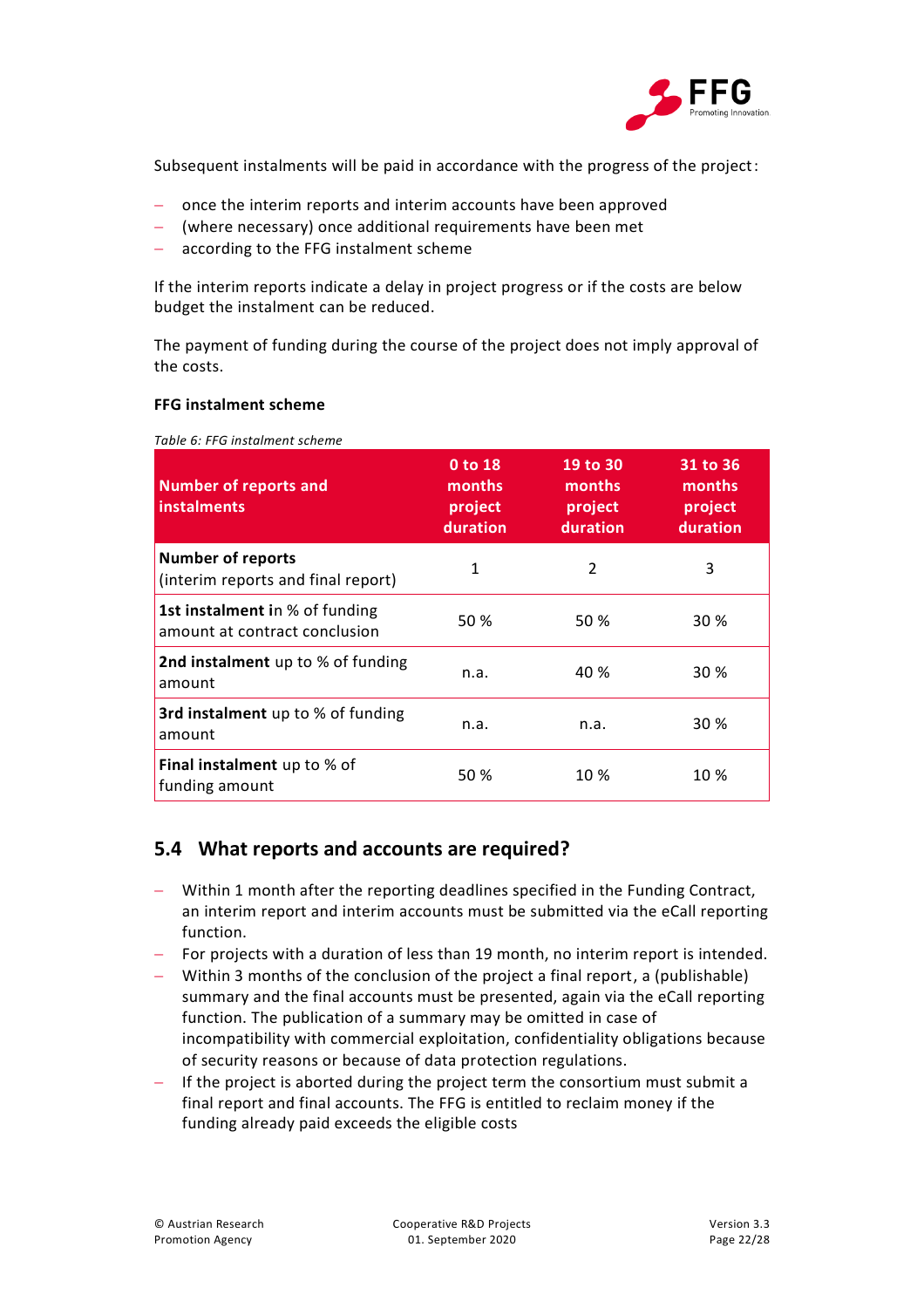

The reports and accounts must meet the following requirement:

- They contain the description of activities and in addition the cost statements of all consortium partners who are mentioned in the funding contract.
- Reports must be prepared using the eCall templates

Support of public relations: The funding recipients agree to work together with the FFG and the responsible ministries to support PR work, if required. This includes in particular the provision of non-confidential project information and images for electronic dissemination portals and other media purposes.

### <span id="page-22-0"></span>**5.5 How should changes to the project be communicated?**

Any changes to contractual points such as project content, consortium partners, costs, deadlines or funding period must be substantiated and submitted for approval:

- via eCall message
- $-$  in the interim or final report

All relevant documents should be uploaded as an attachment to the eCall message or sent by post. Any modifications to the contract parameters require the approval of the FFG

Immediate notification is required for:

- $-$  substantial changes to the project
- changes to consortium partners such as new ownership structure or insolvency proceedings

The following changes should be communicated in the interim or final report:

- cost reallocations between cost categories, e. g. material costs to personnel costs
- cost reallocations between partners

### <span id="page-22-1"></span>**5.6 Can the funding period be extended?**

If the project goals have not been achieved and the approved level of costs has not been exceeded, the funding period may be extended for up to one year on a costneutral basis.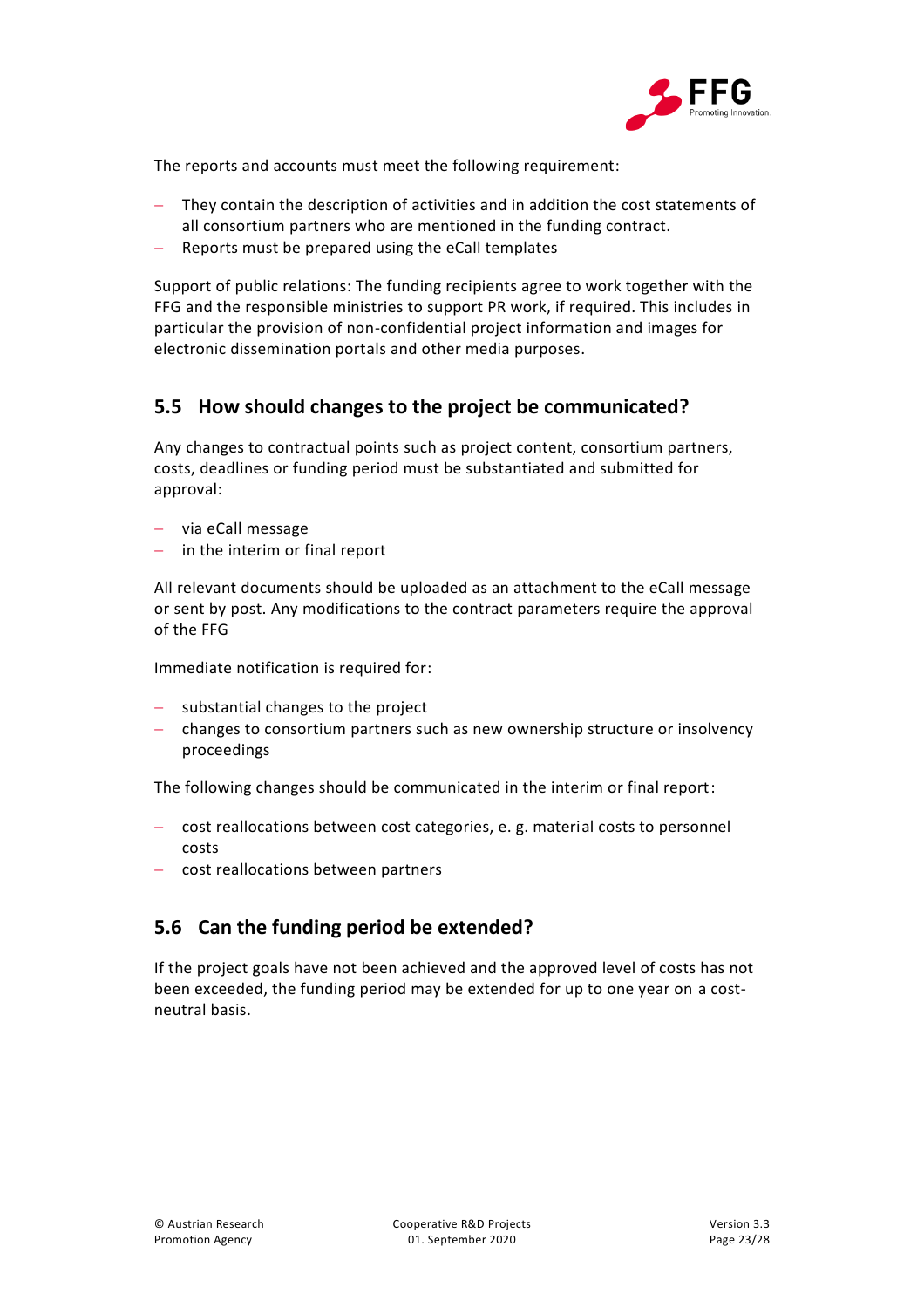

The following requirements must be met:

- $-$  the funding recipients are not responsible for the delay
- $-$  the project is still eligible for funding
- an eCall application for extension has been submitted within the approved funding period

### <span id="page-23-0"></span>**5.7 What happens after the conclusion of the project?**

The consortium submits a final report and final accounts after the end of the project. The FFG Project Controlling & Audit Division will examine whether the funding has been used appropriately. The audit will establish the final level of eligible costs..

You will receive the result of the audit in writing:

- $-$  In the event of a positive result, the appropriate use of the funding will be confirmed.
- $-$  In the event of a negative result, procedures may be initiated to secure repayment of funding

Funding details: The final instalment will be transferred once the specified cost has been reached. If the project is underspent the level of funding will be reduced accordingly. The funding amount may also be reduced for scientific reasons, as well as on formal and legal grounds.

For more information about eligible costs, see the [Cost Guidelines.](https://www.ffg.at/recht-finanzen/kostenleitfaden)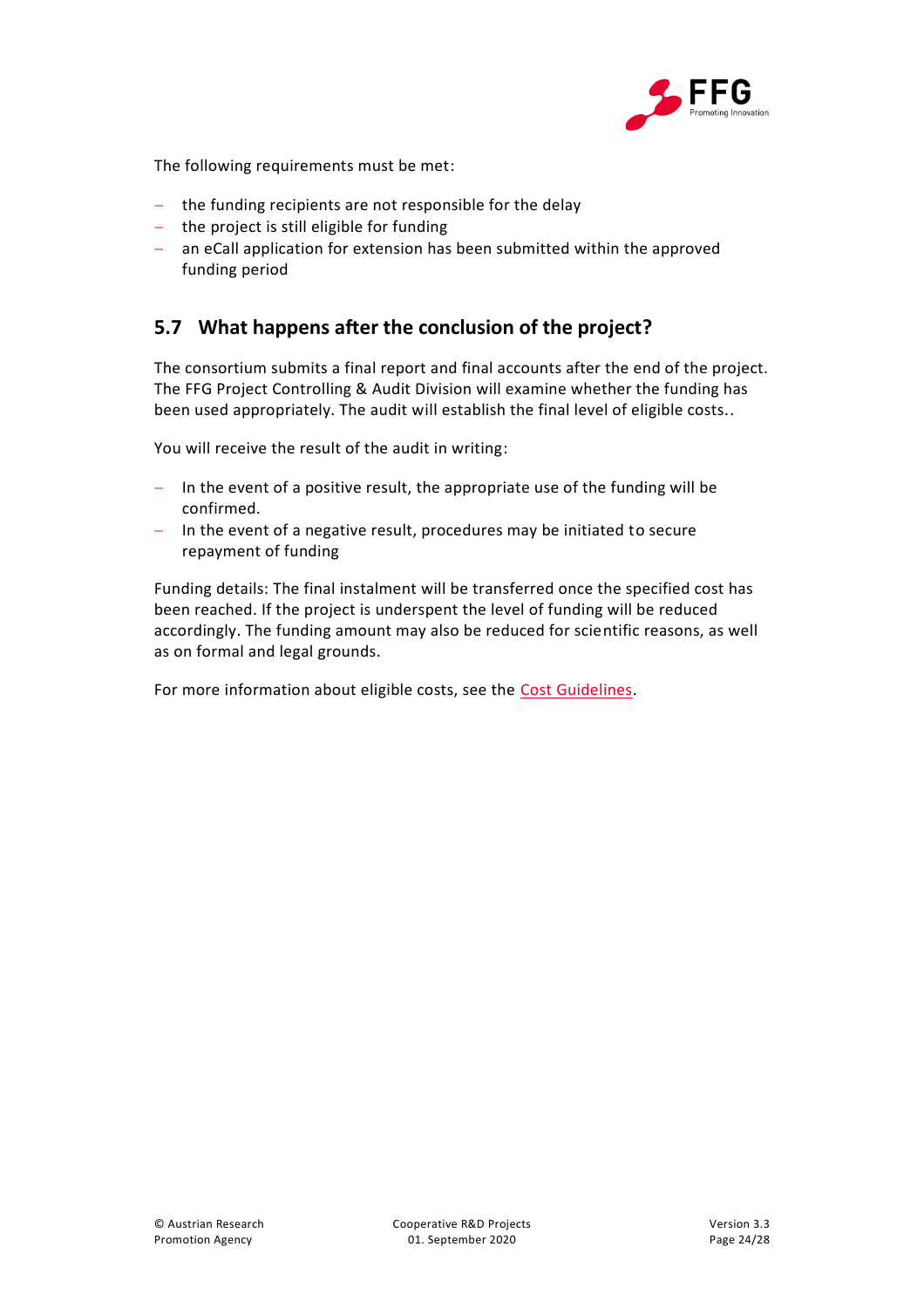

# <span id="page-24-0"></span>**6 ANNEX**

\_

### <span id="page-24-1"></span>**6.1 Research Category "Industrial Research"**

Industrial research includes planned research or critical investigation to acquire new knowledge and abilities with the aim to develop new products, procedures or services or significantly improve existing ones.

This may also include:

- developing parts of complex systems
- if required for the validation of technological fundamentals:
	- building prototypes in a laboratory environment or in an environment with simulated interfaces to existing systems
	- building pilot lines

Industrial research does not extend beyond the proof of concept.

The following questions may help you allocate your project to the appropriate category. If the answers to most of these questions are yes the project is to be allocated to industrial research:

- Does the project involve planned research or critical investigation with the aim to acquire new knowledge and abilities?
- Do the research activities mainly take place in the laboratory or at laboratory scale?
- $-$  Does the project involve a high research risk?
- Is the project characterised by a low level of technological maturity or integration?
- Does the project have a long time horizon in terms of market readiness with respect to the relevant sector?
- Are the prototypes used exclusively for the validation of technical fundamentals and does the project exclude the building of prototypes beyond the laboratory environment?
- Does the project exclude the development of a prototype whose form, shape, scale, function, operation and manufacture are largely similar to the final product ?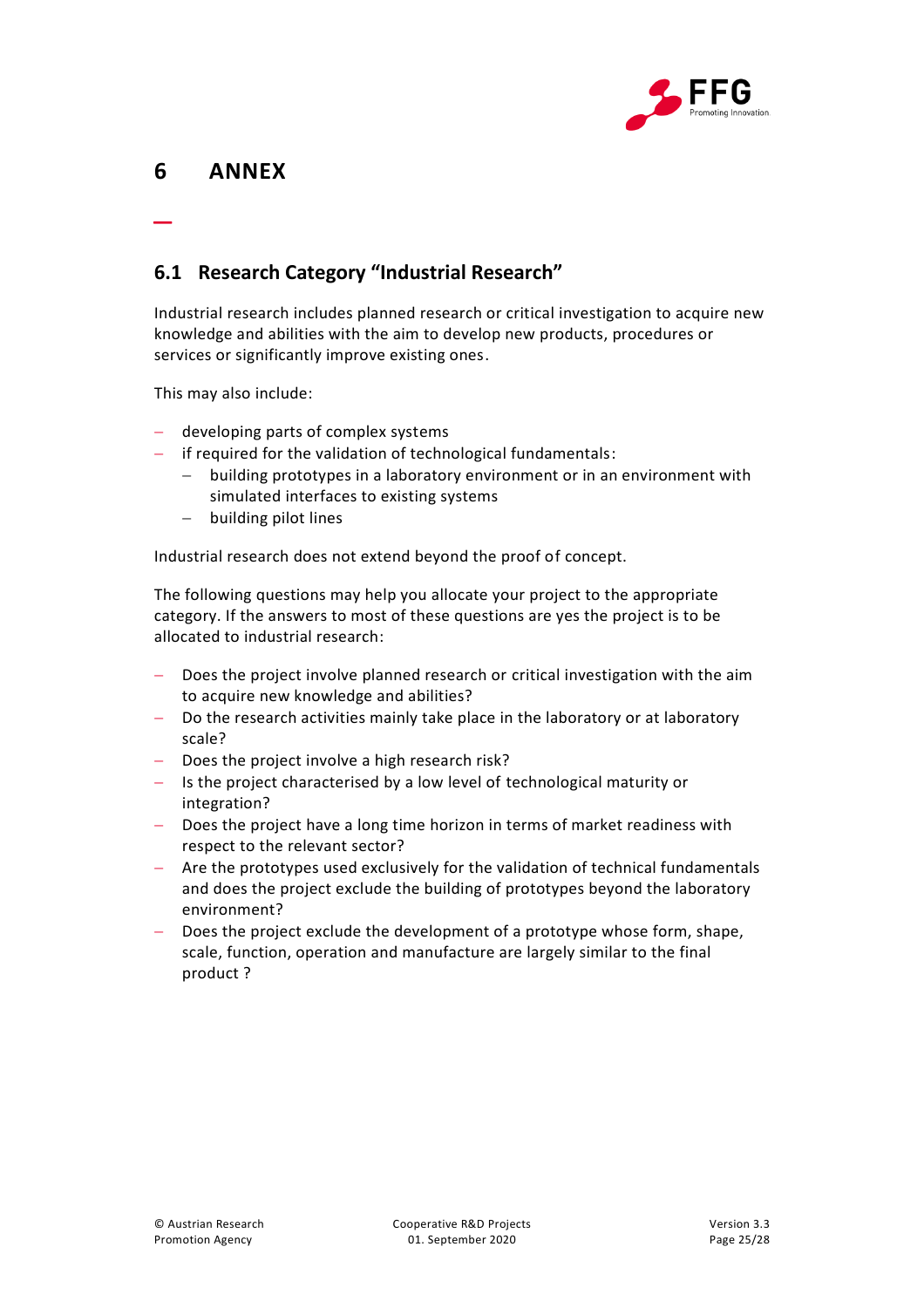

### <span id="page-25-0"></span>**6.2 Research Category "Experimental Development**

Experimental development involves acquiring, combining, shaping and using existing scientific, technical, economic or other relevant knowledge and abilities with the aim to develop new or improved products, procedures or services.

This may also include:

- Activities for the design, planning and documentation of new products, procedures and services.
- If the main aim is to improve future products, procedures or services: development of prototypes, demonstration measures and pilot projects as well as testing and validation of new or improved products, procedures and services in a relevant environment under real-world operating conditions.
- Development of commercially usable prototypes and pilot projects if the developed product would be too expensive for demonstration and validation purposes alone

Experimental development does not extend beyond the demonstration of the prototype (system) in a relevant environment. Exception: commercially usable prototypes and pilot projects if the developed product would be too expensive for demonstration and validation purposes alone.

Experimental development does not include routine or regular adaptations, even if the modifications would represent improvements.

The following questions may help you allocate your project to the appropriate category. If the answers to most of these questions are yes the project is to be allocated to experimental development:

- Does the project build on existing scientific, technical, economic or other relevant knowledge and abilities so that it generates new expanded knowledge and abilities or recombines existing knowledge?
- Does the project exclude routine or regular modifications to products, production lines, production processes, existing services or other ongoing operational processes?
- Does the project exclude the direct commercial exploitation of the results or the final product? Exception: commercially usable prototypes and pilot projects if they inevitably represent the commercial end product and its production would be too expensive for demonstration and validation purposes alone.
- Does the project explicitly exclude activities aimed at series production?
- Does the project explicitly exclude activities aimed at market introduction?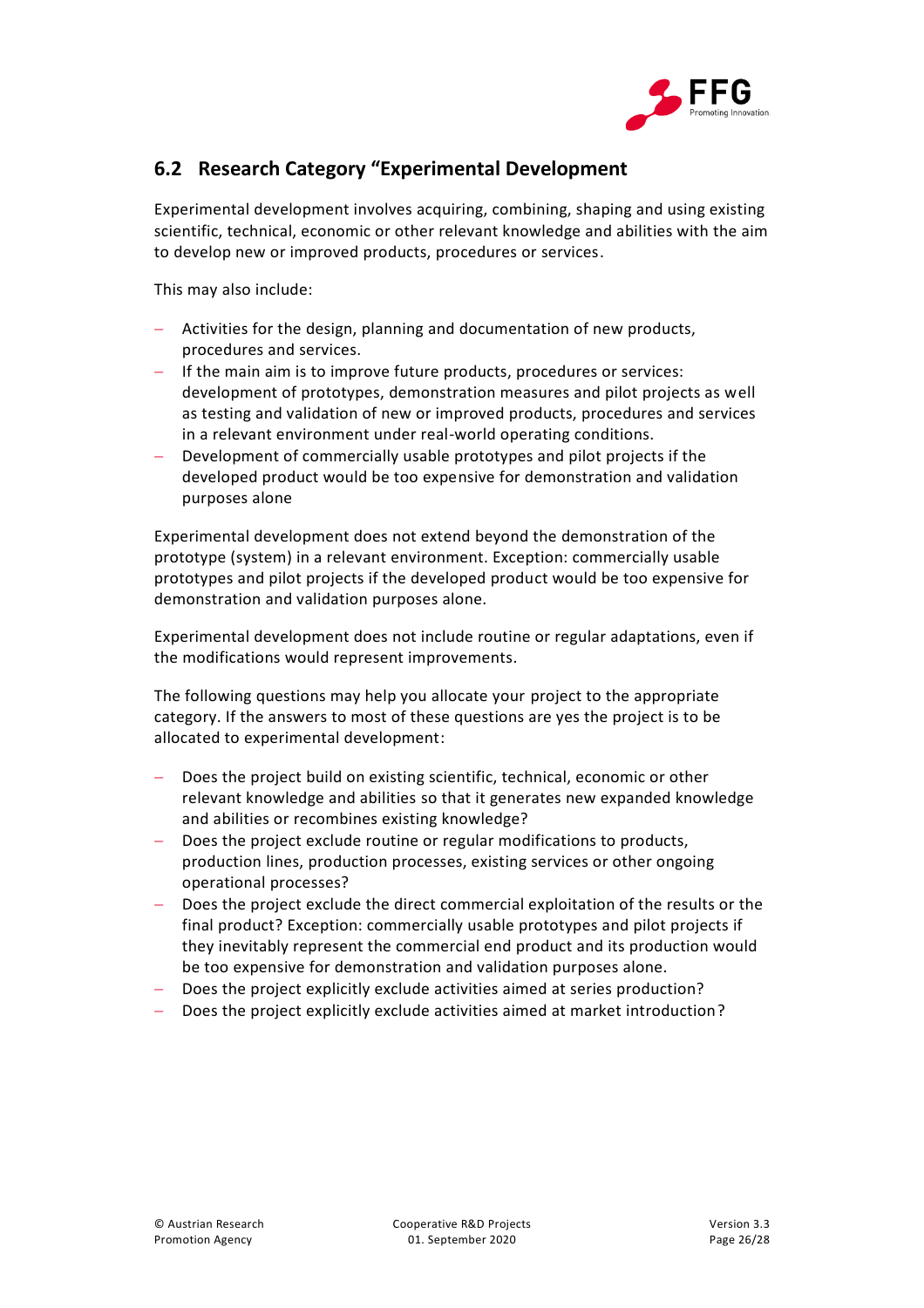

### <span id="page-26-0"></span>**6.3 Technology Readiness Levels**

Where a call refers to the TRL scheme (Technology Readiness Levels), the following definitions apply:

### **Technology Readiness Levels**

<span id="page-26-1"></span>*Table 7: Technology Readiness Levels*

| <b>Research category</b> | <b>Technology Readiness Level</b>                                                                                                                                                                                                                                                                                                                                                                                  |
|--------------------------|--------------------------------------------------------------------------------------------------------------------------------------------------------------------------------------------------------------------------------------------------------------------------------------------------------------------------------------------------------------------------------------------------------------------|
| Oriented basic research  | <b>TRL 1 Basic principles observed</b>                                                                                                                                                                                                                                                                                                                                                                             |
| Industrial research      | TRL 2 (Technology) concept formulated<br><b>TRL 3</b> Experimental proof of (technology) concept at<br>component level<br>TRL 4 Technology validated in lab (on lab scale) at<br>system level                                                                                                                                                                                                                      |
| Experimental development | <b>TRL 5</b> Technology validated in relevant environment<br>(industrially relevant environment in the case of key<br>enabling technologies)<br>TRL 6 Technology demonstrated in relevant<br>environment (industrially relevant environment in the<br>case of key enabling technologies)<br><b>TRL 7</b> System prototype demonstrated in operational<br>environment<br><b>TRL 8</b> System complete and qualified |
| Market introduction      | TRL 9 System proven in operational environment<br>(competitive manufacturing in the case of key<br>enabling technologies)                                                                                                                                                                                                                                                                                          |

Technology Readiness Levels are described in the publication "[Communication from](https://eur-lex.europa.eu/LexUriServ/LexUriServ.do?uri=COM:2012:0341:FIN:EN:PDF)  [the Commission: A European strategy for Key Enabling Technologies](https://eur-lex.europa.eu/LexUriServ/LexUriServ.do?uri=COM:2012:0341:FIN:EN:PDF) –A bridge to [growth and jobs](https://eur-lex.europa.eu/LexUriServ/LexUriServ.do?uri=COM:2012:0341:FIN:EN:PDF)", page 18.